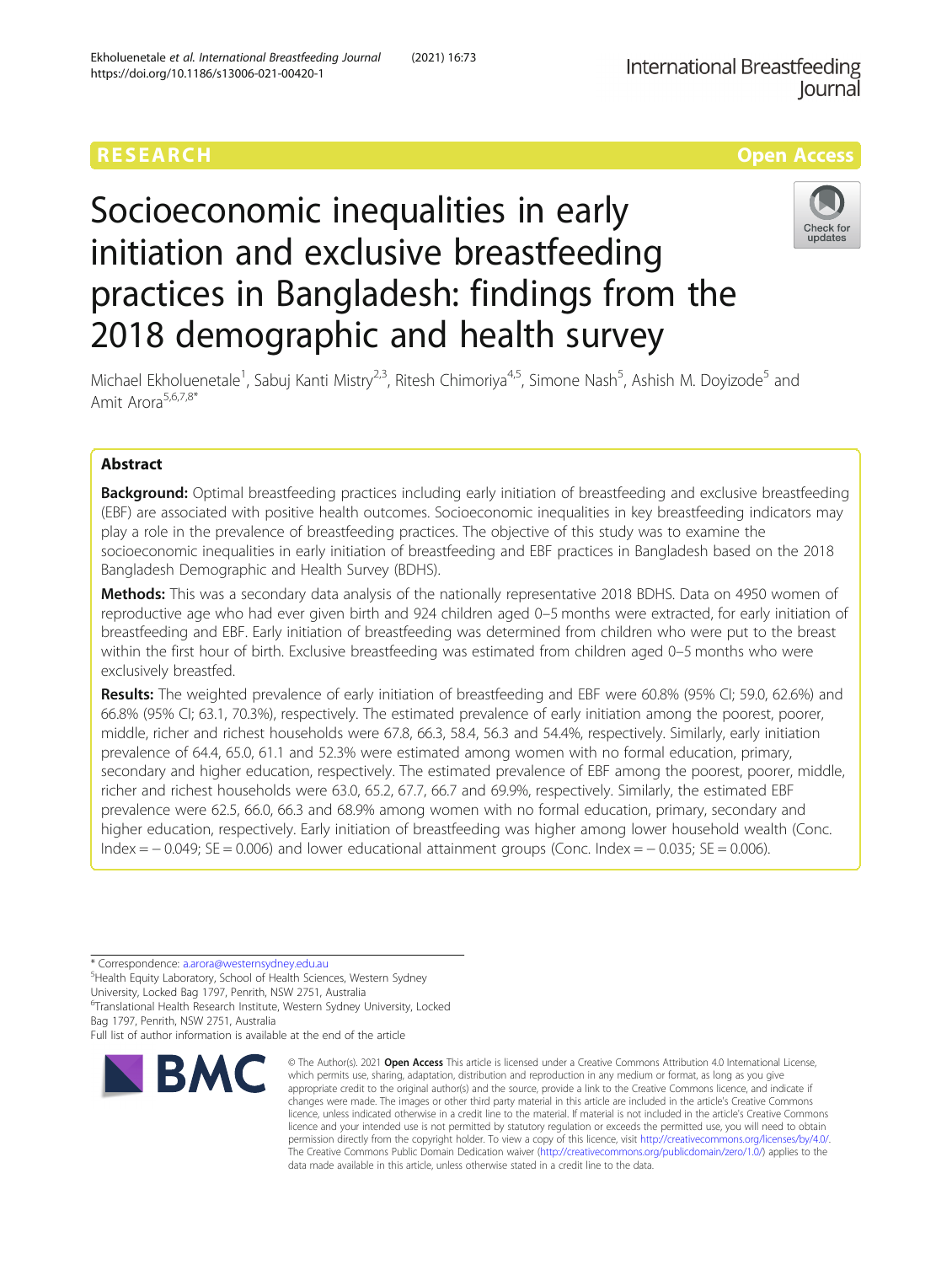**Conclusions:** Improving optimal breastfeeding practices in Bangladesh should be given utmost priority. A need to address the socioeconomic inequalities in breastfeeding practices was also identified.

Keywords: Early initiation of breastfeeding, Exclusive breastfeeding, Breastfeeding, Early childhood, Socioeconomic inequalities, Sustainable development goals, Women, Bangladesh

# Background

The importance of optimal breastfeeding practices for both maternal and child health have long been recognised [[1\]](#page-15-0). Breast milk contains all essential nutrients required for the proper growth and development of infants and young children [\[2](#page-15-0)], and the presence of immunoglobulin and anti-inflammatory properties protect both children and mothers from infections and diseases [\[3](#page-15-0)]. The World Health Organization (WHO) recommends early initiation of breastfeeding as soon as possible after birth, within the first hour after delivery [\[4\]](#page-15-0). Colostrum, produced in low quantities during the first few days of birth, is rich in nutrients and antibodies [[5\]](#page-15-0). Evidencebased research has linked early initiation of breastfeeding with reduced risk of morbidity and mortality among children [[6\]](#page-15-0). Moreover, it may also help reduce the maternal mortality ratio, as it is evident that early initiation of breastfeeding can prevent postpartum haemorrhage which is a prime cause of maternal mortality [\[7](#page-15-0)]. Similarly, the WHO recommends that infants be exclusively breastfed for the first six months of their life [[8\]](#page-15-0). Exclusive breastfeeding (EBF) is defined as the practice where an infant receives only breast milk for the first six months, with no other liquids (not even water) or solid foods, except oral rehydration solutions, drops, and syrups (vitamins, minerals, and medicines) [[4\]](#page-15-0). Exclusively breastfed children are at lower risk of several health conditions [\[9](#page-15-0)], and it is estimated that the benefits of EBF could help avert 13–15% of deaths among children in low- and middle-income countries (LMICs)  $[10]$  $[10]$ .

There is overwhelming evidence clearly demonstrating the importance of early initiation of breastfeeding and EBF for child growth and survival. However, only around 40% of infants globally receive breast milk within the first hour of birth [[11\]](#page-15-0). Globally, approximately 50% of infants up to one month of age and only 30% of infants aged 1–5 months are exclusively breastfed [\[12\]](#page-15-0). Similar to other LMICs  $[13–16]$  $[13–16]$  $[13–16]$  $[13–16]$  $[13–16]$ , there is a low prevalence of early initiation of breastfeeding and exclusive breastfeeding in Bangladesh [\[3](#page-15-0), [5,](#page-15-0) [17](#page-15-0), [18\]](#page-15-0). Recent studies in Bangladesh have revealed that the prevalence of early initiation of breastfeeding was 51.24% [\[19](#page-15-0)] and EBF was 61% [[17\]](#page-15-0). In light of these findings, continuous monitoring of breastfeeding rates to determine to what extent breastfeeding recommendations are being met, and further investigating if any socioeconomic inequalities or disparities in breastfeeding practices exist are essential measures to improve the uptake and practice of early initiation of breastfeeding and EBF in Bangladesh.

Several studies conducted in Bangladesh have investigated the socioeconomic determinants of early initiation of breastfeeding [\[5](#page-15-0), [20](#page-15-0)]. A study based on the 2014 BDHS [\[5](#page-15-0)] found that mothers from rural areas in Bangladesh were more likely to practice early initiation of breastfeeding. The authors also indicated that early initiation of breastfeeding practices were relatively higher among the less educated women, and this was linked to the finding that early initiation of breastfeeding practices were higher among women from rural areas who were less educated compared to those of urban areas [[5\]](#page-15-0). On the other hand, the 2014 BDHS [[20](#page-15-0)] found that exposure to mass media was associated with improvement in early initiation of breastfeeding, and the authors highlighted the importance of mobile phone and mass media campaigns in disseminating feeding-related information to improve early initiation of breastfeeding practices. Significant geographical variation has also been reported in terms of early initiation of breastfeeding practices in Bangladesh [[5\]](#page-15-0). Early initiation of breastfeeding rates were significantly higher among mothers residing in Sylhet division, which could be attributed to the local culture and norms as well as the lower rates of caesarean delivery in this part of Bangladesh.

Similarly, a number of socioeconomic factors have been associated with EBF practices in Bangladesh. Several studies found that EBF practices were significantly lower among women with higher education and who were employed in formal jobs [\[3,](#page-15-0) [17\]](#page-15-0). Similar findings were also reported in other LMICs and South Asian countries [[21](#page-15-0), [22](#page-15-0)]. Mothers' age was also identified as a significant determinant of EBF practice in Bangladesh, and significantly higher rates were found among older mothers [\[3](#page-15-0)]. Similar to that of early initiation of breastfeeding practice, EBF practices were also relatively higher among mothers from Sylhet division and those who were exposed to mass media. However, a recent study carried out in rural areas of Rajshahi district reported that EBF practices were significantly higher among women engaged in formal jobs compared to those who were housewives [\[23](#page-15-0)]. The authors also found that EBF practices were significantly lower among women who had a home delivery and who belonged to a family with a higher income [[23\]](#page-15-0).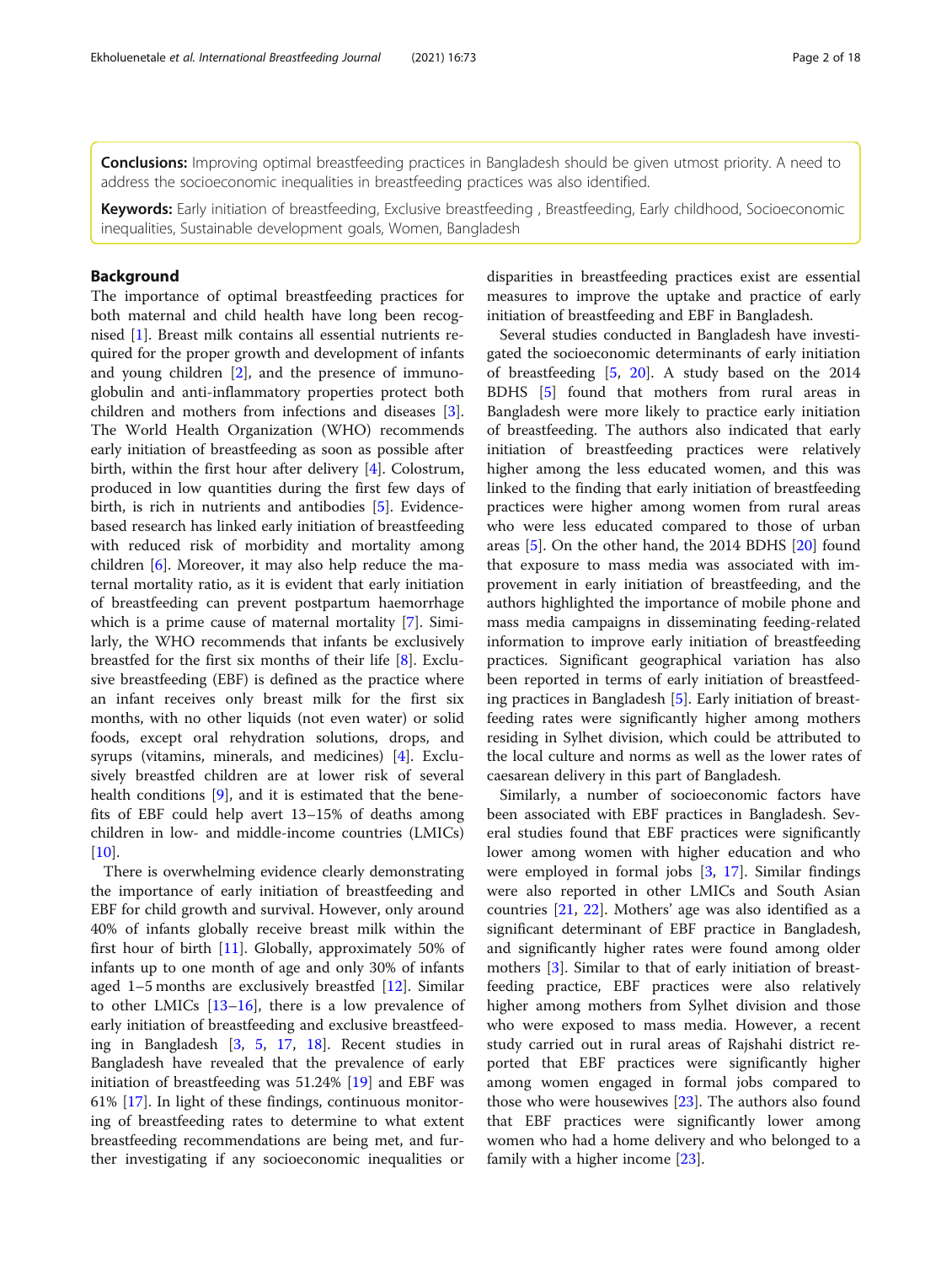Apart from the above-mentioned socioeconomic factors, other maternal and child characteristics including maternal nutritional status and frequency of antenatal check-ups amongst others have also been associated with early initiation of breastfeeding and EBF practices in Bangladesh [\[3](#page-15-0), [5,](#page-15-0) [17\]](#page-15-0). However, the determinants of early initiation of breastfeeding and EBF practices may be differently distributed as per the socioeconomic status of the mothers. Investigating to what extent the socioeconomic inequalities in early initiation of breastfeeding and EBF exist, may help identify the underlying causes of these inequalities, and therefore inform the development of targeted breastfeeding interventions to mitigate these socioeconomic inequalities. Moreover, the socioeconomic inequalities in the key breastfeeding indicators (early initiation of breastfeeding and exclusive breastfeeding) may play an essential role in the overall prevalence of breastfeeding practices in Bangladesh. To the best of our knowledge, there are no studies in Bangladesh that examine the household wealth and mothers' educational attainment inequalities in early initiation of breastfeeding and exclusive breastfeeding using socioeconomic analytical tools and based on the nationally representative sample of the 2018 Bangladesh Demographic and Health Survey (BDHS). Previous studies conducted in Bangladesh [[24](#page-15-0)–[28](#page-15-0)] and globally [[29](#page-15-0)– [31\]](#page-15-0) also used women's education, household wealth, or both, while investigating for socioeconomic inequalities, as these two indicators were identified as the most important measures of socioeconomic status, particularly in Bangladesh [\[24\]](#page-15-0). Therefore, the objective of this study was to examine the socioeconomic inequalities in early initiation of breastfeeding and EBF practices in Bangladesh based on the 2018 BDHS.

# **Methods**

## Data extraction

This study was a secondary data analysis of the 2018 BDHS [[32](#page-15-0)]. For early initiation of breastfeeding, a total of 4950 women of reproductive age who had ever given birth were extracted. For exclusive breastfeeding, 924 children aged 0–5 months who were living with a respondent aged 15–49 years were extracted. BDHS is a vital source of data on early initiation of breastfeeding and EBF from a nationally representative sample of households.

## Sampling design

The nationally representative sample for the 2018 BDHS covers the entire population residing in non-institutional dwelling units in Bangladesh [\[32](#page-15-0)]. The survey used a list of enumeration areas (EAs) from the 2011 Population and Housing Census of the People's Republic of Bangladesh, provided by the Bangladesh Bureau of Statistics (BBS). The primary sampling unit (PSU) of the survey is an EA with an average of about 120 households. Bangladesh consists of eight administrative divisions: Barishal, Chattogram, Dhaka, Khulna, Mymensingh, Rajshahi, Rangpur, and Sylhet. Each division is divided into zilas and each zila into upazilas. These divisions allow the country as a whole to be separated into rural and urban areas.

The survey was based on a two-stage stratified sample of households. In the first stage, 675 EAs (250 in urban areas and 425 in rural areas) were selected with probability proportional to EA size. The sample was drawn by BBS, following the specifications provided by the Inner City Fund (ICF) that include cluster allocation and instructions on sample selection. A complete household listing operation was then carried out in all the selected EAs to provide a sampling frame for the second-stage selection of households. In the second stage, a systematic sample of an average of 30 households per EA was selected to provide statistically reliable estimates of key demographic and health variables for the country as a whole, for urban and rural areas separately, and for each of the eight divisions. Based on this design, 20,250 residential households were selected. Completed interviews were expected from about 20,100 ever-married women aged 15–49 years [[32](#page-15-0)].

## Selection and measurement of variables Outcome variables

The primary outcomes of this study were early initiation of breastfeeding and exclusive breastfeeding. Early initiation of breastfeeding was determined from children who were put to the breast within the first hour of birth. Exclusive breastfeeding was estimated from children aged 0–5 months who were exclusively breastfed. Exclusive breastfeeding was determined based on the diets of infants during the 24-h before the survey (to avoid recall bias).

## Socioeconomic variables

In this study, mother's education and household wealth quintiles were used as measures of socioeconomic status. Therefore, the household wealth and mother's education level inequalities in early initiation of breastfeeding and EBF were examined. Previous studies conducted in Bangladesh [\[24](#page-15-0)–[28\]](#page-15-0) and globally [[29](#page-15-0)–[31](#page-15-0)] also used women's education, household wealth, or both, while investigating for socioeconomic inequalities, as these two indicators were identified as the most important measures of socioeconomic status, particularly in Bangladesh [[24\]](#page-15-0).

Mother's education was categorised into groups (no formal education, primary, secondary, higher). The household wealth quintile was computed by DHS using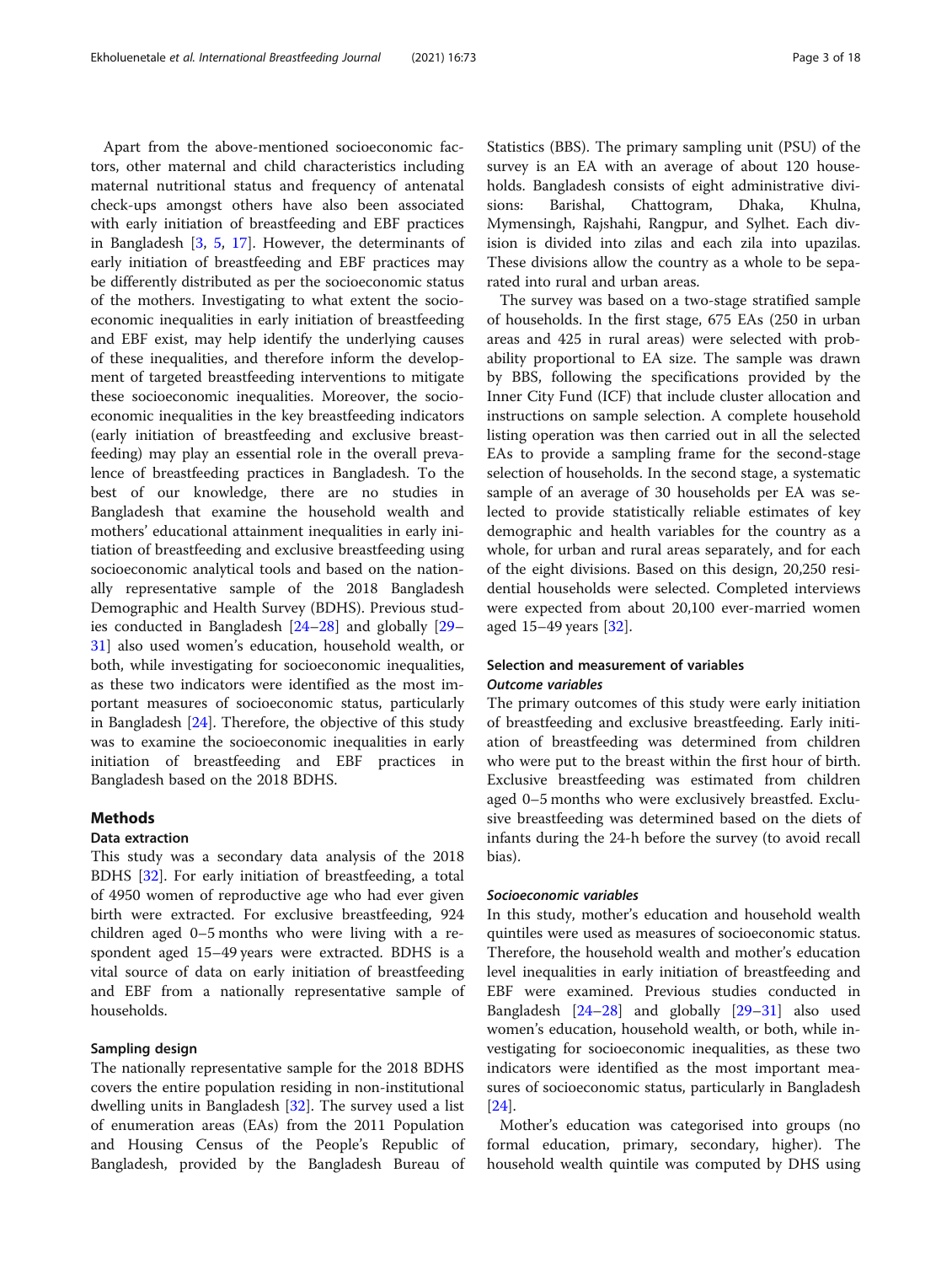the principal components analysis (PCA) technique. Scores were assigned and the wealth indicator variable was standardised using household assets such as floor type, wall type, roof type, water source, sanitation facilities, radio, electricity, television, refrigerator, cooking fuel, furniture, and number of persons per room. Then, the factor loadings and z-scores were calculated. For each household, the indicator values were multiplied by the loadings and summed to produce the household's wealth index value. The standardised z-score was used to classify the overall scores to wealth quintiles (poorest, poorer, middle, richer, richest) [[33\]](#page-15-0).

## Explanatory variables

The explanatory variables include: birth order (1st, 2nd, 3rd, 4th and above); sex of child (male, female); place of birth (home, health facility); antenatal care visit (< 4 visit, 4 + visit); mode of birth (vaginal, caesarean section); preceding birth interval  $\left($  < 2 years, 2–4 years, 4 + years, first born); parity (1–2, 3–4, 5 +); age of mother (15–24 years, 25–34 years, 35 + years); residential status (urban, rural); age of mother at first birth  $\left($  < 18 years, 18–24 years, 25 + years); marital status (married, not married); and geographical division (Barisal, Chittagong, Dhaka, Khulna, Mymensingh, Rajshahi, Rangpur, Sylhet).

The decision-making power was measured from a list of data elements (respondent involvement in decision on her healthcare, decision on large household purchases, and decision on visits to family or relatives). Mothers' enlightenment level was measured using: educational attainment, read newspaper/magazines, listen to radio, and watch television. Using PCA, the factors were distilled into a more generalised set of weights that score "women's enlightenment" and "decision making power" between 0 and 100. The standardised z-scores were used to disentangle the overall assigned scores to low, medium, and high [\[34](#page-15-0), [35\]](#page-15-0). Wife beating was measured by aggregating responses from women and categorised into low and high. The following items were used: "beating justified if wife goes out without telling husband", "beating justified if wife neglects the children", "beating justified if wife argues with husband", "beating justified if wife refuses to have sex with husband", and "beating justified if wife burns the food". Furthermore, neighbourhood socioeconomic disadvantage level was categorised into low, medium, and high using items such as rural residence, poorest household wealth status, no formal education, and not working [[35\]](#page-15-0).

## Statistical analysis

Stata version 14 (StataCorp., College Station, TX, USA) was used for data analysis. To account for the complex sampling design of BDHS, the survey module ('svy') command in Stata was used to adjust for stratification,

clustering, sampling weights, and to calculate the weighted prevalence. Percentages were used in the univariate analysis. Lorenz curve and concentration index were used to examine the socioeconomic inequalities in early initiation of breastfeeding and exclusive breastfeeding  $[36, 37]$  $[36, 37]$  $[36, 37]$ . When the concentration index value was positive or the Lorenz curve lay below the diagonal line (line of equality), it indicated that early initiation of breastfeeding or EBF was greater among high socioeconomic groups (high household wealth and high educational attainment groups). Conversely, when the concentration index value was negative or the Lorenz curve lay above the diagonal line of equality, it showed that early initiation of breastfeeding or EBF was higher among low socioeconomic groups (low household wealth and low educational attainment groups). In the Lorenz curve, a higher degree of inequality was confirmed by how far away the curves sagged away from the line of equality. The explanatory variables were used for the stratified analyses. Concentration index were used to compute the contrast in early initiation of breastfeeding and exclusive breastfeeding [\[38](#page-16-0)]. The statistical significance was determined at  $p < 0.05$ .

## Results

# Socioeconomic inequalities in early initiation of breastfeeding

Table [1](#page-4-0) illustrates the distribution of early initiation of breastfeeding among women of reproductive age in Bangladesh. The weighted prevalence of early initiation of breastfeeding was 60.8% (95% CI 59.0, 62.6%). Overall, a higher prevalence of early initiation of breastfeeding was observed among those with the following characteristics- female children, home births, < 4 antenatal care visits, vaginal delivery, mothers with  $5 +$  children, rural residence, aged  $< 18$ years at first birth, and from Sylhet geographical division. In addition, the prevalence of early initiation of breastfeeding varied with household wealth quintiles and educational attainment. The total estimates of early initiation of breastfeeding among poorest, poorer, middle, richer, and richest households were 67.8, 66.3, 58.4, 56.3, and 54.4%, respectively. Similarly, early initiation of breastfeeding prevalence of 64.4, 65.0, 61.1, and 52.3% were estimated for women with no formal education, primary, secondary, and higher education, respectively.

Household wealth and mother's education level inequalities in early initiation of breastfeeding in Bangladesh were examined using the Lorenz curve. Early initiation of breastfeeding was higher among lower household wealth groups (Fig. [1](#page-6-0)a) and among mothers with lower education levels (Fig. [1b](#page-6-0)) as the Lorenz curves lay above the lines of equality.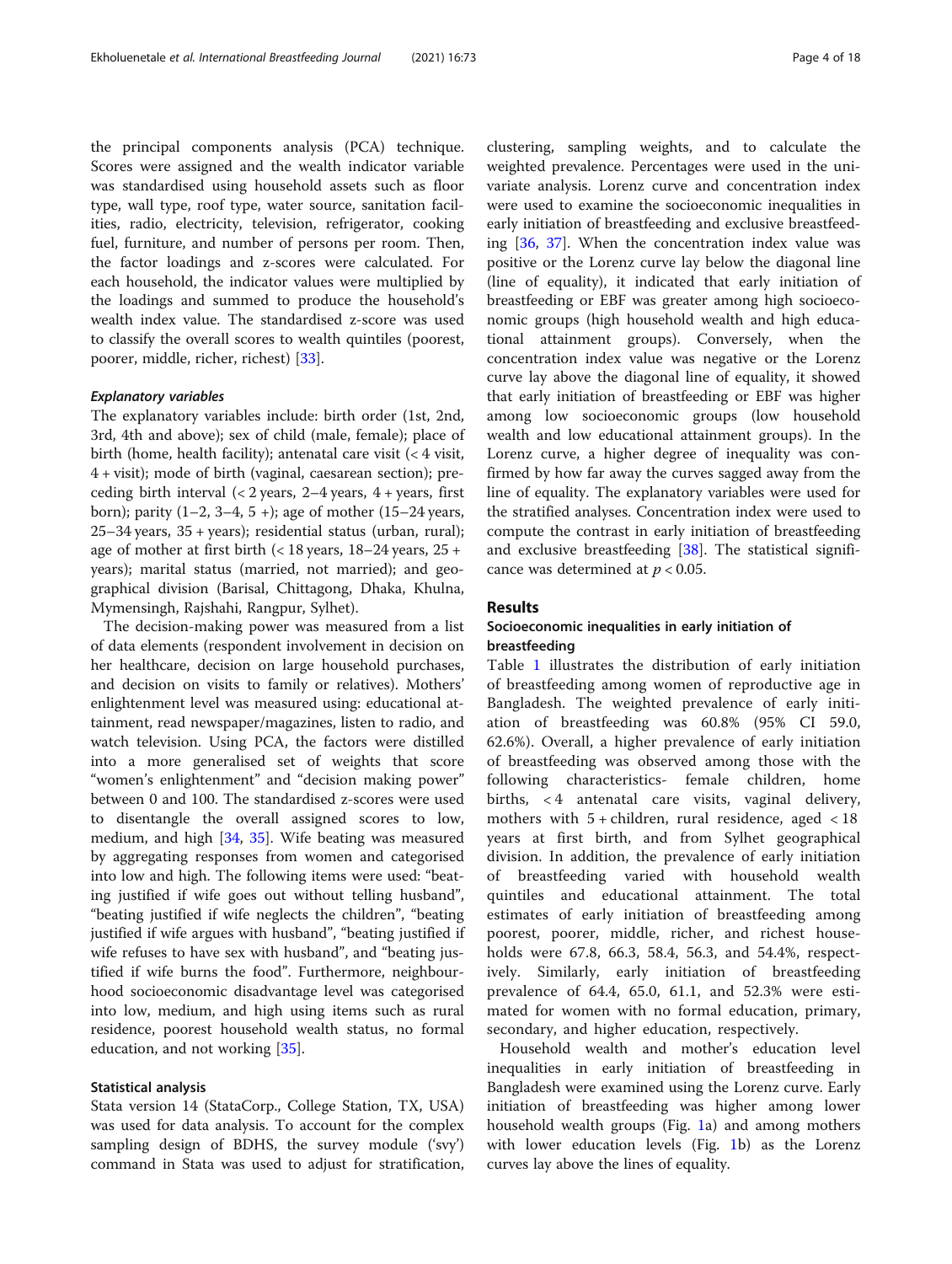| Variable                                      | n (%)            | Early                          |      |      | Early initiation of breastfeeding (%) |      |      |                                 |      |                                                                         |       |
|-----------------------------------------------|------------------|--------------------------------|------|------|---------------------------------------|------|------|---------------------------------|------|-------------------------------------------------------------------------|-------|
|                                               |                  | initiation of<br>breastfeeding |      |      | Household wealth quintile             |      |      | Mother's educational attainment |      |                                                                         |       |
|                                               |                  | (%)                            |      |      |                                       |      |      | education                       |      | Poorest Poorer Middle Richer Richest No formal Primary Secondary Higher |       |
| Child characteristics/Mother's pregnancy care |                  |                                |      |      |                                       |      |      |                                 |      |                                                                         |       |
| <b>Birth order</b>                            |                  |                                |      |      |                                       |      |      |                                 |      |                                                                         |       |
| 1st                                           | 1890 (38.2) 56.8 |                                | 63.4 | 66.3 | 56.3                                  | 50.6 | 50.5 | 53.9                            | 62.6 | 58.1                                                                    | 51.1  |
| 2nd                                           | 1620 (32.7)      | 60.7                           | 66.0 | 65.0 | 58.8                                  | 58.3 | 55.8 | 62.3                            | 65.4 | 61.0                                                                    | 51.4  |
| 3rd                                           | 847 (17.1)       | 64.8                           | 72.3 | 69.8 | 57.0                                  | 60.4 | 59.7 | 69.1                            | 64.9 | 64.3                                                                    | 62.9  |
| 4th and above                                 | 593 (12.0)       | 68.3                           | 72.1 | 65.2 | 67.7                                  | 68.4 | 61.5 | 67.2                            | 67.8 | 70.3                                                                    | 64.7  |
| Sex of child                                  |                  |                                |      |      |                                       |      |      |                                 |      |                                                                         |       |
| Male                                          | 2596 (52.3) 60.6 |                                | 67.7 | 67.3 | 57.7                                  | 54.9 | 54.5 | 62.0                            | 65.8 | 61.0                                                                    | 51.5  |
| Female                                        | 2354 (47.7) 61.0 |                                | 67.9 | 65.3 | 59.3                                  | 57.7 | 54.3 | 66.9                            | 64.2 | 61.2                                                                    | 53.3  |
| Place of birth                                |                  |                                |      |      |                                       |      |      |                                 |      |                                                                         |       |
| Home                                          | 2455 (49.6) 70.7 |                                | 72.9 | 72.3 | 67.3                                  | 66.9 | 72.1 | 67.7                            | 70.9 | 71.4                                                                    | 69.8  |
| Health facility                               | 2495 (50.4) 51.1 |                                | 52.9 | 56.4 | 49.4                                  | 49.3 | 50.1 | 54.6                            | 52.5 | 52.1                                                                    | 47.9  |
| Antenatal care                                |                  |                                |      |      |                                       |      |      |                                 |      |                                                                         |       |
| $<$ 4 visit                                   | 2566 (51.8) 63.7 |                                | 66.8 | 68.4 | 57.9                                  | 61.3 | 59.2 | 64.5                            | 65.5 | 63.8                                                                    | 56.7  |
| 4+ visit                                      | 2384 (48.2) 57.7 |                                | 70.0 | 63.0 | 59.1                                  | 52.1 | 52.5 | 63.9                            | 64.2 | 58.6                                                                    | 50.6  |
| Mode of birth                                 |                  |                                |      |      |                                       |      |      |                                 |      |                                                                         |       |
| Vaginal                                       | 3291 (66.6) 70.1 |                                | 72.2 | 72.1 | 66.2                                  | 67.6 | 71.4 | 67.3                            | 71.1 | 70.4                                                                    | 68.0  |
| Caesarean section                             | 1654 (33.4) 42.4 |                                | 37.5 | 46.0 | 41.9                                  | 38.3 | 44.8 | 49.0                            | 37.3 | 43.3                                                                    | 42.7  |
| Preceding birth interval                      |                  |                                |      |      |                                       |      |      |                                 |      |                                                                         |       |
| $<$ 2 years                                   | 309 (6.2)        | 66.3                           | 64.1 | 71.6 | 68.8                                  | 63.9 | 63.4 | 71.9                            | 67.7 | 64.8                                                                    | 63.9  |
| 2-4 years                                     | 1330 (26.9) 63.0 |                                | 70.5 | 65.1 | 61.5                                  | 60.2 | 53.9 | 65.1                            | 64.2 | 65.3                                                                    | 50.9  |
| 4+ years                                      | 1406 (28.4) 63.3 |                                | 70.6 | 67.4 | 57.5                                  | 60.1 | 59.7 | 66.4                            | 67.6 | 61.3                                                                    | 56.3  |
| First born                                    | 1905 (38.5) 56.5 |                                | 63.0 | 67.4 | 56.0                                  | 50.7 | 50.5 | 53.9                            | 62.1 | 57.8                                                                    | 51.2  |
| Parity                                        |                  |                                |      |      |                                       |      |      |                                 |      |                                                                         |       |
| $1 - 2$                                       | 3510 (70.9) 58.6 |                                | 64.7 | 65.7 | 57.4                                  | 53.9 | 52.9 | 58.4                            | 64.1 | 59.5                                                                    | 51.2  |
| $3 - 4$                                       | 1199 (24.2) 65.6 |                                | 71.1 | 68.5 | 61.8                                  | 62.1 | 59.8 | 66.1                            | 65.4 | 66.0                                                                    | 62.8  |
| $5+$                                          | 241 (4.9)        | 69.7                           | 75.7 | 64.9 | 58.1                                  | 71.1 | 66.7 | 70.7                            | 69.8 | 67.4                                                                    | 100.0 |
| Mothers sociodemographic characteristics      |                  |                                |      |      |                                       |      |      |                                 |      |                                                                         |       |
| Age of mother                                 |                  |                                |      |      |                                       |      |      |                                 |      |                                                                         |       |
| $15 - 24$                                     | 2615 (52.8) 59.5 |                                | 65.5 | 66.4 | 58.5                                  | 53.5 | 51.8 | 59.4                            | 64.4 | 60.6                                                                    | 50.1  |
| $25 - 34$                                     | 2030 (41.0) 62.3 |                                | 69.4 | 66.7 | 59.3                                  | 60.4 | 56.0 | 66.0                            | 66.6 | 61.6                                                                    | 55.4  |
| $35+$                                         | 305(6.2)         | 62.0                           | 76.2 | 64.1 | 52.0                                  | 54.9 | 59.7 | 68.2                            | 60.7 | 64.5                                                                    | 52.9  |
| <b>Residential status</b>                     |                  |                                |      |      |                                       |      |      |                                 |      |                                                                         |       |
| Urban                                         | 1700 (34.3) 59.4 |                                | 71.4 | 67.1 | 59.8                                  | 56.8 | 56.1 | 65.0                            | 63.6 | 60.6                                                                    | 52.0  |
| Rural                                         | 3250 (65.7) 61.6 |                                | 67.0 | 66.2 | 57.9                                  | 56.0 | 50.7 | 64.1                            | 65.7 | 61.3                                                                    | 52.7  |
| Age at first birth                            |                  |                                |      |      |                                       |      |      |                                 |      |                                                                         |       |
| $<18$                                         | 2007 (40.5) 63.6 |                                | 69.7 | 67.8 | 59.5                                  | 56.6 | 57.5 | 63.9                            | 67.4 | 62.6                                                                    | 48.0  |
| $18 - 24$                                     | 2663 (53.8) 52.7 |                                | 65.7 | 64.5 | 58.5                                  | 56.7 | 54.5 | 66.2                            | 62.6 | 60.6                                                                    | 53.2  |
| $25+$                                         | 280 (5.7)        | 52.1                           | 58.8 | 73.1 | 48.8                                  | 50.9 | 48.9 | 50.0                            | 61.8 | 48.5                                                                    | 51.8  |

# <span id="page-4-0"></span>Table 1 Distribution of early initiation of breastfeeding among women of reproductive age in Bangladesh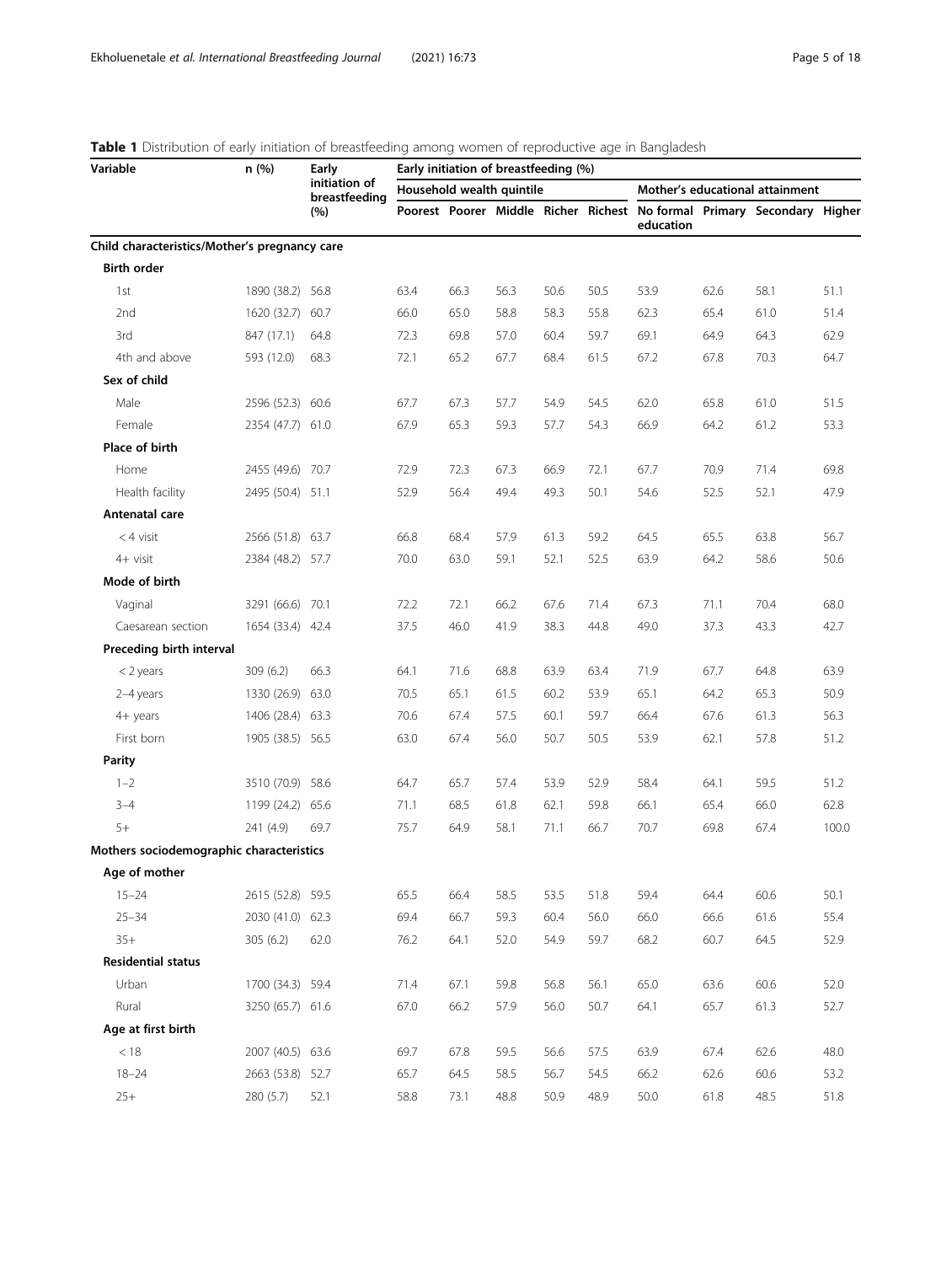| Variable                                                       | n (%)            | Early<br>initiation of<br>breastfeeding | Early initiation of breastfeeding (%) |      |                           |      |      |                                 |      |                                                                         |      |  |  |
|----------------------------------------------------------------|------------------|-----------------------------------------|---------------------------------------|------|---------------------------|------|------|---------------------------------|------|-------------------------------------------------------------------------|------|--|--|
|                                                                |                  |                                         |                                       |      | Household wealth quintile |      |      | Mother's educational attainment |      |                                                                         |      |  |  |
|                                                                |                  | (%)                                     |                                       |      |                           |      |      | education                       |      | Poorest Poorer Middle Richer Richest No formal Primary Secondary Higher |      |  |  |
| <b>Marital status</b>                                          |                  |                                         |                                       |      |                           |      |      |                                 |      |                                                                         |      |  |  |
| Married                                                        | 4886 (98.7)      | 60.8                                    | 67.8                                  | 66.3 | 58.6                      | 56.2 | 54.6 | 64.1                            | 65.2 | 61.1                                                                    | 52.5 |  |  |
| Not married                                                    | 64 (1.3)         | 59.4                                    | 66.7                                  | 68.4 | 50.0                      | 71.4 | 41.7 | 75.0                            | 55.0 | 63.3                                                                    | 33.3 |  |  |
| Geographical division                                          |                  |                                         |                                       |      |                           |      |      |                                 |      |                                                                         |      |  |  |
| Barisal                                                        | 528 (10.7)       | 63.1                                    | 63.5                                  | 69.4 | 59.4                      | 58.3 | 62.0 | 64.3                            | 66.7 | 64.7                                                                    | 53.5 |  |  |
| Chittagong                                                     | 824 (16.7)       | 55.0                                    | 74.7                                  | 56.4 | 52.1                      | 52.8 | 45.5 | 59.2                            | 60.3 | 54.8                                                                    | 47.3 |  |  |
| Dhaka                                                          | 728 (14.7)       | 63.1                                    | 73.3                                  | 65.9 | 59.7                      | 57.9 | 64.9 | 57.1                            | 66.0 | 64.2                                                                    | 58.8 |  |  |
| Khulna                                                         | 517 (10.4)       | 50.7                                    | 56.3                                  | 68.8 | 41.5                      | 45.8 | 44.3 | 26.7                            | 60.4 | 50.8                                                                    | 43.9 |  |  |
| Mymensingh                                                     | 599 (12.1)       | 64.1                                    | 67.7                                  | 64.4 | 68.9                      | 57.0 | 55.9 | 62.5                            | 63.1 | 67.8                                                                    | 57.1 |  |  |
| Rajshahi                                                       | 520 (10.5)       | 59.6                                    | 56.5                                  | 62.7 | 62.5                      | 56.5 | 58.7 | 57.1                            | 66.9 | 58.8                                                                    | 52.6 |  |  |
| Rangpur                                                        | 553 (11.2)       | 64.9                                    | 70.2                                  | 69.7 | 61.2                      | 61.5 | 48.6 | 74.2                            | 67.7 | 68.3                                                                    | 52.1 |  |  |
| Sylhet                                                         | 681 (13.8)       | 66.1                                    | 71.9                                  | 72.9 | 70.0                      | 63.9 | 52.7 | 80.9                            | 67.7 | 64.9                                                                    | 52.4 |  |  |
| <b>Mothers empowerment</b>                                     |                  |                                         |                                       |      |                           |      |      |                                 |      |                                                                         |      |  |  |
| Decision making power                                          |                  |                                         |                                       |      |                           |      |      |                                 |      |                                                                         |      |  |  |
| Low                                                            | 1930 (39.5) 58.8 |                                         | 66.6                                  | 66.0 | 55.1                      | 52.9 | 53.2 | 57.6                            | 63.3 | 59.4                                                                    | 50.8 |  |  |
| High                                                           | 2956 (60.5) 62.1 |                                         | 68.4                                  | 66.5 | 61.1                      | 58.6 | 55.3 | 67.3                            | 66.3 | 62.3                                                                    | 53.5 |  |  |
| Mother's enlightenment                                         |                  |                                         |                                       |      |                           |      |      |                                 |      |                                                                         |      |  |  |
| l ow                                                           | 1885 (38.1) 66.5 |                                         | 69.0                                  | 69.5 | 61.6                      | 59.1 | 62.1 | 64.6                            | 68.4 | 67.1                                                                    | 57.7 |  |  |
| Medium                                                         | 2354 (47.6) 58.7 |                                         | 64.0                                  | 63.9 | 58.7                      | 55.8 | 55.7 | 0.0                             | 61.8 | 58.7                                                                    | 53.5 |  |  |
| High                                                           | 711 (14.4)       | 52.7                                    | 61.9                                  | 61.5 | 46.8                      | 54.8 | 50.3 | $\equiv$                        | 60.5 | 56.2                                                                    | 49.4 |  |  |
| Wife beating                                                   |                  |                                         |                                       |      |                           |      |      |                                 |      |                                                                         |      |  |  |
| Low                                                            | 4068 (82.2) 60.6 |                                         | 68.0                                  | 65.6 | 58.4                      | 56.5 | 54.7 | 63.0                            | 64.9 | 61.4                                                                    | 52.2 |  |  |
| High                                                           | 882 (17.8)       | 61.9                                    | 66.9                                  | 69.2 | 58.7                      | 55.4 | 51.8 | 68.9                            | 65.4 | 59.7                                                                    | 54.2 |  |  |
| Neighbourhood socioeconomic disadvantage                       |                  |                                         |                                       |      |                           |      |      |                                 |      |                                                                         |      |  |  |
| Low                                                            | 1656 (33.5) 56.2 |                                         | 68.9                                  | 61.4 | 56.5                      | 56.1 | 54.3 | 60.8                            | 61.2 | 56.8                                                                    | 50.6 |  |  |
| Medium                                                         | 1649 (33.3) 59.8 |                                         | 62.4                                  | 65.6 | 57.6                      | 55.6 | 55.7 | 56.9                            | 60.8 | 61.1                                                                    | 55.6 |  |  |
| High                                                           | 1645 (33.2)      | 66.5                                    | 69.4                                  | 68.8 | 61.7                      | 58.7 | 51.0 | 68.3                            | 70.4 | 66.0                                                                    | 51.0 |  |  |
| <b>Total estimates of early</b><br>initiation of breastfeeding | 4950             | 60.8                                    | 67.8                                  | 66.3 | 58.4                      | 56.3 | 54.4 | 64.4                            | 65.0 | 61.1                                                                    | 52.3 |  |  |

|  | <b>Table 1</b> Distribution of early initiation of breastfeeding among women of reproductive age in Bangladesh (Continued) |  |  |
|--|----------------------------------------------------------------------------------------------------------------------------|--|--|
|  |                                                                                                                            |  |  |

Household wealth and mothers' educational attainment inequalities in early initiation of breastfeeding across selected child and mother's characteristics are outlined in Table [2](#page-7-0). Early initiation of breastfeeding was higher in lower household wealth groups particularly among 1st (Conc. Index =  $-$  0.059; SE = 0.011), 2nd (Conc. Index =  $-$ 0.036; SE = 0.011) and 3rd (Conc. Index = − 0.046; SE = 0.014) order births; male (Conc. Index = − 0.052; SE = 0.009) and female (Conc. Index = − 0.046; SE = 0.009); home delivery (Conc. Index =  $-0.015$ ; SE = 0.007); < 4 antenatal care visits (Conc. Index =  $-0.028$ ; SE = 0.008) and 4+ antenatal care visits (Conc. Index =  $-$  0.057; SE = 0.010). However, there were significant differences in the indices for antenatal care visits  $(p = 0.023)$  and geographical division ( $p = 0.002$ ) in household wealth inequalities in early initiation of breastfeeding. In addition, early initiation of breastfeeding was higher among mothers with lower educational attainment particularly among 1st (Conc. Index =  $-0.035$ ; SE = 0.011) and 2nd (Conc. Index =  $-0.034$ ; SE = 0.010) order births; male (Conc. Index = − 0.039; SE = 0.008) and female (Conc. Index =  $-0.032$ ; SE = 0.009); and 4+ antenatal care visits (Conc. Index =  $-0.044$ ; SE = 0.009). Conversely, there were significant differences in the indices for antenatal care visits ( $p = 0.020$ ) and parity ( $p = 0.033$ ) in mother's education inequalities in early initiation of breastfeeding. Overall, early initiation of breastfeeding was higher among lower household wealth groups (Conc. Index = − 0.049;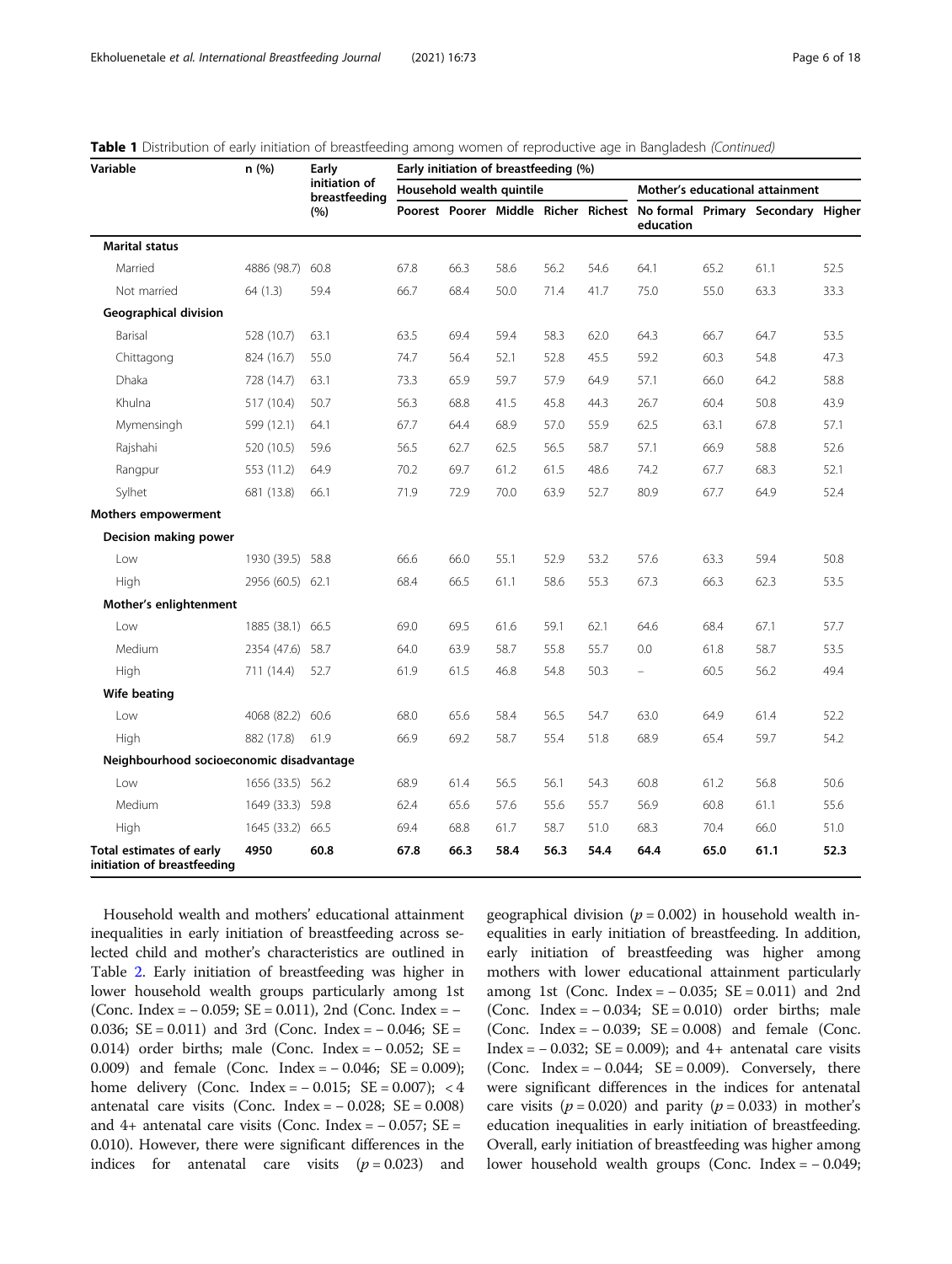<span id="page-6-0"></span>

 $SE = 0.006$ ) and lower educational attainment groups (Conc. Index = − 0.035; SE = 0.006) among women in Bangladesh.

## Socioeconomic inequalities in exclusive breastfeeding

Table [3](#page-9-0) shows the distribution of EBF among children aged 0–5 months in Bangladesh. The weighted prevalence of EBF was 66.8% (95% CI 63.1, 70.3%). Overall, a higher prevalence of EBF was observed among those with the following characteristics- female children, health facility-based delivery, 4+ antenatal care visits, vaginal delivery, mothers with 1–2 children, rural residence, aged 18–24 years at first birth, and from Chittagong geographical region. The total estimates of EBF among poorest, poorer, middle, richer, and richest households were 63.0, 65.2, 67.7, 66.7, and 69.9%, respectively. Similarly, 62.5, 66.0, 66.3, and 68.9% were estimated for women with no formal education, primary, secondary and higher education, respectively.

Household wealth and mother's education level inequalities in EBF in Bangladesh were examined using the Lorenz curve. Figs. [2a](#page-10-0) and Fig. [2b](#page-10-0) showed no significant household wealth and mother's education level inequalities in EBF, respectively.

Household wealth and mothers' educational attainment inequalities in EBF across selected child and mother's characteristics are presented in Table [4.](#page-11-0) Exclusive breastfeeding was higher in higher household wealth groups particularly among < 2 years preceding birth interval (Conc. Index = 0.152; SE = 0.053); Mymensingh geographical division (Conc. Index =  $0.100$ ; SE =  $0.048$ ); and mothers with high enlightenment (Conc. Index = 0.079; SE = 0.032). However, there were significant differences in the indices for preceding birth interval ( $p = 0.011$ ) in household wealth inequalities in exclusive breastfeeding. In addition, EBF was higher in higher among mothers with higher educational attainment in Rangpur geographical division (Conc. Index =  $0.067$ ; SE = 0.033).

## **Discussion**

To the best of our knowledge, this study is one of the first to examine the socioeconomic inequalities in key breastfeeding indicators (early initiation of breastfeeding and exclusive breastfeeding) in Bangladesh based on a nationally representative sample from the 2018 BDHS. Despite the known benefits of optimal breastfeeding practices, the present study demonstrated that only about three in five infants received breast milk within the first hour of birth, while only about two-thirds of children aged 0–5 months were exclusively breastfed. In this study, significant socioeconomic inequalities in early initiation of breastfeeding were observed. Interestingly, the prevalence of early initiation of breastfeeding was higher among those with lower household wealth and lower educational attainment. Conversely, although significant socioeconomic inequalities in EBF were not found, EBF was higher among higher household wealth and higher educational attainment groups across a few child and mother's characteristics.

In the current study, the prevalence of early initiation of breastfeeding and EBF among women in Bangladesh were only 60.8 and 66.8%, respectively. The study findings indicate that the breastfeeding recommendations are not being met among childbearing women in Bangladesh. The prevalence of early initiation of breastfeeding was lower than the 66.7% [\[39](#page-16-0)], and the prevalence of EBF was slightly higher the 65.0 and 64.0% [[17](#page-15-0), [18\]](#page-15-0) reported in previous studies conducted in Bangladesh. In comparison, both early initiation of breastfeeding and exclusive breastfeeding rates were higher than in LMICs, where only around 50% of infants receive breast milk within the first hour of birth [\[40](#page-16-0)], while only 37% of infants under six months of age are exclusively breastfed [\[41\]](#page-16-0). The early initiation of breastfeeding and exclusive breastfeeding prevalence rates were also comparable with the results presented by a study that has compiled the breastfeeding rates of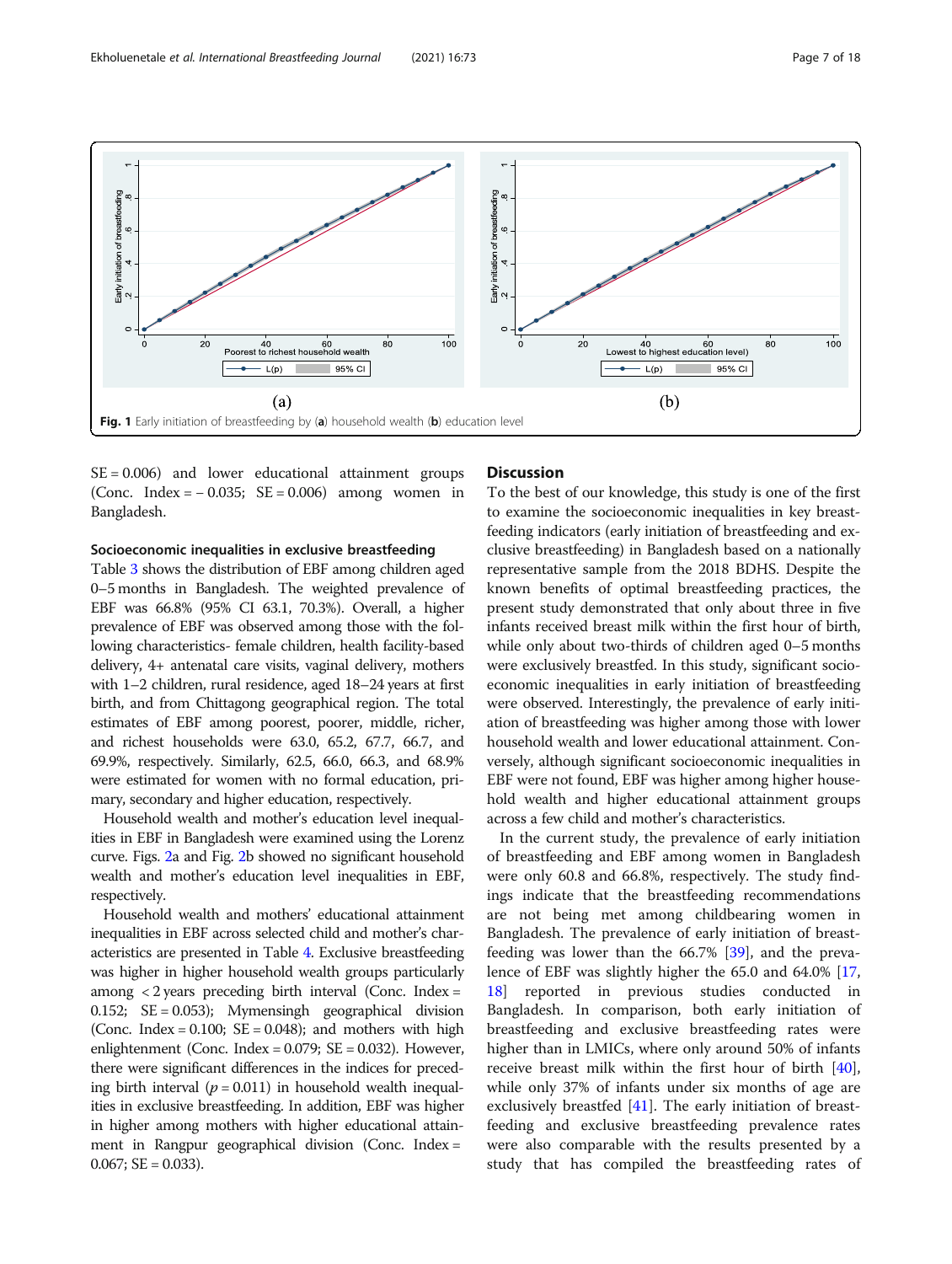# <span id="page-7-0"></span>Table 2 Household wealth and educational attainment inequalities in early initiation of breastfeeding

| $P^{\textcircled{\tiny{R}}}$<br>$P^{\textcircled{\tiny{R}}}$<br><b>Concentration index (SE)</b><br>Concentration index (SE)<br><b>Birth order</b><br>0.266<br>0.088<br>1st<br>$-0.059(0.011)^{*}$<br>$-0.035(0.011)^{*}$<br>2nd<br>$-0.034(0.010)*$<br>$-0.036(0.011)^{*}$<br>3rd<br>$-0.046$ (0.014)*<br>$-0.009(0.013)$<br>4th and above<br>$-0.021(0.016)$<br>0.007(0.015)<br>Sex of child<br>0.663<br>0.655<br>Male<br>$-0.052(0.009)*$<br>$-0.039(0.008)$ *<br>Female<br>$-0.046$ (0.009)*<br>$-0.032(0.009)*$<br>Place of birth<br>0.875<br>0.059<br>Home<br>$-0.015(0.007)$ *<br>0.004(0.007)<br>Health facility<br>$-0.017(0.011)$<br>$-0.019(0.010)$<br>Antenatal care<br>$0.023*$<br>$<$ 4 visit<br>$-0.028(0.008)$ *<br>$-0.016(0.008)$<br>4+ visit<br>$-0.057(0.010)*$<br>$-0.044(0.009)$ *<br>Mode of birth<br>0.066<br>0.431<br>Vaginal<br>$-0.012(0.006)$<br>$-0.002(0.006)$<br>Caesarean section<br>0.015(0.016)<br>0.009(0.015)<br>Preceding birth interval<br>0.236<br>0.874<br>$-0.004(0.023)$<br>$-0.018(0.022)$<br>$<$ 2 years<br>2-4 years<br>$-0.051(0.012)$ *<br>$-0.023(0.011)^*$<br>4+ years<br>$-0.038(0.011)^*$<br>$-0.029(0.011)^*$<br>First born<br>$-0.056(0.011)^*$<br>$-0.033(0.011)^*$<br><b>Parity</b><br>0.694<br>$1 - 2$<br>$-0.048(0.008)$ *<br>$-0.037(0.007)$ *<br>$-0.037(0.012)^{*}$<br>$3 - 4$<br>$-0.002(0.011)$<br>$5+$<br>$-0.032(0.023)$<br>$-0.006(0.023)$<br>Age of mother<br>0.927<br>0.759<br>$15 - 24$<br>$-0.037(0.008)$ *<br>$-0.054(0.009)*$<br>$-0.044(0.010)*$<br>$-0.032(0.009)*$<br>$25 - 34$<br>$35+$<br>$-0.053(0.025)$ *<br>$-0.032(0.025)$<br>0.531<br><b>Residential status</b><br>0.492<br>Urban<br>$-0.040(0.011)^*$<br>$-0.040(0.011)*$<br>Rural<br>$-0.032(0.007)*$<br>$-0.050(0.008)$ *<br>Age at first birth<br>0.895<br>0.670<br>$-0.047(0.009)*$<br>$-0.025(0.009)*$<br>< 18<br>$18 - 24$<br>$-0.041(0.009)*$<br>$-0.032(0.009)*$<br>$25+$<br>$-0.046(0.031)$<br>$-0.011(0.029)$<br><b>Marital status</b><br>0.658<br>0.852<br>Married<br>$-0.049(0.006)$ *<br>$-0.035(0.006)$ *<br>Not married<br>$-0.074(0.058)$<br>$-0.045(0.056)$ | Variable                                 | Household wealth quintile | Mother's education |  |          |
|---------------------------------------------------------------------------------------------------------------------------------------------------------------------------------------------------------------------------------------------------------------------------------------------------------------------------------------------------------------------------------------------------------------------------------------------------------------------------------------------------------------------------------------------------------------------------------------------------------------------------------------------------------------------------------------------------------------------------------------------------------------------------------------------------------------------------------------------------------------------------------------------------------------------------------------------------------------------------------------------------------------------------------------------------------------------------------------------------------------------------------------------------------------------------------------------------------------------------------------------------------------------------------------------------------------------------------------------------------------------------------------------------------------------------------------------------------------------------------------------------------------------------------------------------------------------------------------------------------------------------------------------------------------------------------------------------------------------------------------------------------------------------------------------------------------------------------------------------------------------------------------------------------------------------------------------------------------------------------------------------------------------------------------------------------------------------------------------------------------|------------------------------------------|---------------------------|--------------------|--|----------|
|                                                                                                                                                                                                                                                                                                                                                                                                                                                                                                                                                                                                                                                                                                                                                                                                                                                                                                                                                                                                                                                                                                                                                                                                                                                                                                                                                                                                                                                                                                                                                                                                                                                                                                                                                                                                                                                                                                                                                                                                                                                                                                               |                                          |                           |                    |  |          |
|                                                                                                                                                                                                                                                                                                                                                                                                                                                                                                                                                                                                                                                                                                                                                                                                                                                                                                                                                                                                                                                                                                                                                                                                                                                                                                                                                                                                                                                                                                                                                                                                                                                                                                                                                                                                                                                                                                                                                                                                                                                                                                               | <b>Child characteristics</b>             |                           |                    |  |          |
|                                                                                                                                                                                                                                                                                                                                                                                                                                                                                                                                                                                                                                                                                                                                                                                                                                                                                                                                                                                                                                                                                                                                                                                                                                                                                                                                                                                                                                                                                                                                                                                                                                                                                                                                                                                                                                                                                                                                                                                                                                                                                                               |                                          |                           |                    |  |          |
|                                                                                                                                                                                                                                                                                                                                                                                                                                                                                                                                                                                                                                                                                                                                                                                                                                                                                                                                                                                                                                                                                                                                                                                                                                                                                                                                                                                                                                                                                                                                                                                                                                                                                                                                                                                                                                                                                                                                                                                                                                                                                                               |                                          |                           |                    |  |          |
|                                                                                                                                                                                                                                                                                                                                                                                                                                                                                                                                                                                                                                                                                                                                                                                                                                                                                                                                                                                                                                                                                                                                                                                                                                                                                                                                                                                                                                                                                                                                                                                                                                                                                                                                                                                                                                                                                                                                                                                                                                                                                                               |                                          |                           |                    |  |          |
|                                                                                                                                                                                                                                                                                                                                                                                                                                                                                                                                                                                                                                                                                                                                                                                                                                                                                                                                                                                                                                                                                                                                                                                                                                                                                                                                                                                                                                                                                                                                                                                                                                                                                                                                                                                                                                                                                                                                                                                                                                                                                                               |                                          |                           |                    |  |          |
|                                                                                                                                                                                                                                                                                                                                                                                                                                                                                                                                                                                                                                                                                                                                                                                                                                                                                                                                                                                                                                                                                                                                                                                                                                                                                                                                                                                                                                                                                                                                                                                                                                                                                                                                                                                                                                                                                                                                                                                                                                                                                                               |                                          |                           |                    |  |          |
|                                                                                                                                                                                                                                                                                                                                                                                                                                                                                                                                                                                                                                                                                                                                                                                                                                                                                                                                                                                                                                                                                                                                                                                                                                                                                                                                                                                                                                                                                                                                                                                                                                                                                                                                                                                                                                                                                                                                                                                                                                                                                                               |                                          |                           |                    |  |          |
|                                                                                                                                                                                                                                                                                                                                                                                                                                                                                                                                                                                                                                                                                                                                                                                                                                                                                                                                                                                                                                                                                                                                                                                                                                                                                                                                                                                                                                                                                                                                                                                                                                                                                                                                                                                                                                                                                                                                                                                                                                                                                                               |                                          |                           |                    |  |          |
|                                                                                                                                                                                                                                                                                                                                                                                                                                                                                                                                                                                                                                                                                                                                                                                                                                                                                                                                                                                                                                                                                                                                                                                                                                                                                                                                                                                                                                                                                                                                                                                                                                                                                                                                                                                                                                                                                                                                                                                                                                                                                                               |                                          |                           |                    |  |          |
|                                                                                                                                                                                                                                                                                                                                                                                                                                                                                                                                                                                                                                                                                                                                                                                                                                                                                                                                                                                                                                                                                                                                                                                                                                                                                                                                                                                                                                                                                                                                                                                                                                                                                                                                                                                                                                                                                                                                                                                                                                                                                                               |                                          |                           |                    |  |          |
|                                                                                                                                                                                                                                                                                                                                                                                                                                                                                                                                                                                                                                                                                                                                                                                                                                                                                                                                                                                                                                                                                                                                                                                                                                                                                                                                                                                                                                                                                                                                                                                                                                                                                                                                                                                                                                                                                                                                                                                                                                                                                                               |                                          |                           |                    |  |          |
|                                                                                                                                                                                                                                                                                                                                                                                                                                                                                                                                                                                                                                                                                                                                                                                                                                                                                                                                                                                                                                                                                                                                                                                                                                                                                                                                                                                                                                                                                                                                                                                                                                                                                                                                                                                                                                                                                                                                                                                                                                                                                                               |                                          |                           |                    |  |          |
|                                                                                                                                                                                                                                                                                                                                                                                                                                                                                                                                                                                                                                                                                                                                                                                                                                                                                                                                                                                                                                                                                                                                                                                                                                                                                                                                                                                                                                                                                                                                                                                                                                                                                                                                                                                                                                                                                                                                                                                                                                                                                                               |                                          |                           |                    |  | $0.020*$ |
|                                                                                                                                                                                                                                                                                                                                                                                                                                                                                                                                                                                                                                                                                                                                                                                                                                                                                                                                                                                                                                                                                                                                                                                                                                                                                                                                                                                                                                                                                                                                                                                                                                                                                                                                                                                                                                                                                                                                                                                                                                                                                                               |                                          |                           |                    |  |          |
|                                                                                                                                                                                                                                                                                                                                                                                                                                                                                                                                                                                                                                                                                                                                                                                                                                                                                                                                                                                                                                                                                                                                                                                                                                                                                                                                                                                                                                                                                                                                                                                                                                                                                                                                                                                                                                                                                                                                                                                                                                                                                                               |                                          |                           |                    |  |          |
|                                                                                                                                                                                                                                                                                                                                                                                                                                                                                                                                                                                                                                                                                                                                                                                                                                                                                                                                                                                                                                                                                                                                                                                                                                                                                                                                                                                                                                                                                                                                                                                                                                                                                                                                                                                                                                                                                                                                                                                                                                                                                                               |                                          |                           |                    |  |          |
|                                                                                                                                                                                                                                                                                                                                                                                                                                                                                                                                                                                                                                                                                                                                                                                                                                                                                                                                                                                                                                                                                                                                                                                                                                                                                                                                                                                                                                                                                                                                                                                                                                                                                                                                                                                                                                                                                                                                                                                                                                                                                                               |                                          |                           |                    |  |          |
|                                                                                                                                                                                                                                                                                                                                                                                                                                                                                                                                                                                                                                                                                                                                                                                                                                                                                                                                                                                                                                                                                                                                                                                                                                                                                                                                                                                                                                                                                                                                                                                                                                                                                                                                                                                                                                                                                                                                                                                                                                                                                                               |                                          |                           |                    |  |          |
|                                                                                                                                                                                                                                                                                                                                                                                                                                                                                                                                                                                                                                                                                                                                                                                                                                                                                                                                                                                                                                                                                                                                                                                                                                                                                                                                                                                                                                                                                                                                                                                                                                                                                                                                                                                                                                                                                                                                                                                                                                                                                                               |                                          |                           |                    |  |          |
|                                                                                                                                                                                                                                                                                                                                                                                                                                                                                                                                                                                                                                                                                                                                                                                                                                                                                                                                                                                                                                                                                                                                                                                                                                                                                                                                                                                                                                                                                                                                                                                                                                                                                                                                                                                                                                                                                                                                                                                                                                                                                                               |                                          |                           |                    |  |          |
|                                                                                                                                                                                                                                                                                                                                                                                                                                                                                                                                                                                                                                                                                                                                                                                                                                                                                                                                                                                                                                                                                                                                                                                                                                                                                                                                                                                                                                                                                                                                                                                                                                                                                                                                                                                                                                                                                                                                                                                                                                                                                                               |                                          |                           |                    |  |          |
|                                                                                                                                                                                                                                                                                                                                                                                                                                                                                                                                                                                                                                                                                                                                                                                                                                                                                                                                                                                                                                                                                                                                                                                                                                                                                                                                                                                                                                                                                                                                                                                                                                                                                                                                                                                                                                                                                                                                                                                                                                                                                                               |                                          |                           |                    |  |          |
|                                                                                                                                                                                                                                                                                                                                                                                                                                                                                                                                                                                                                                                                                                                                                                                                                                                                                                                                                                                                                                                                                                                                                                                                                                                                                                                                                                                                                                                                                                                                                                                                                                                                                                                                                                                                                                                                                                                                                                                                                                                                                                               |                                          |                           |                    |  |          |
|                                                                                                                                                                                                                                                                                                                                                                                                                                                                                                                                                                                                                                                                                                                                                                                                                                                                                                                                                                                                                                                                                                                                                                                                                                                                                                                                                                                                                                                                                                                                                                                                                                                                                                                                                                                                                                                                                                                                                                                                                                                                                                               |                                          |                           |                    |  | $0.033*$ |
|                                                                                                                                                                                                                                                                                                                                                                                                                                                                                                                                                                                                                                                                                                                                                                                                                                                                                                                                                                                                                                                                                                                                                                                                                                                                                                                                                                                                                                                                                                                                                                                                                                                                                                                                                                                                                                                                                                                                                                                                                                                                                                               |                                          |                           |                    |  |          |
|                                                                                                                                                                                                                                                                                                                                                                                                                                                                                                                                                                                                                                                                                                                                                                                                                                                                                                                                                                                                                                                                                                                                                                                                                                                                                                                                                                                                                                                                                                                                                                                                                                                                                                                                                                                                                                                                                                                                                                                                                                                                                                               |                                          |                           |                    |  |          |
|                                                                                                                                                                                                                                                                                                                                                                                                                                                                                                                                                                                                                                                                                                                                                                                                                                                                                                                                                                                                                                                                                                                                                                                                                                                                                                                                                                                                                                                                                                                                                                                                                                                                                                                                                                                                                                                                                                                                                                                                                                                                                                               |                                          |                           |                    |  |          |
|                                                                                                                                                                                                                                                                                                                                                                                                                                                                                                                                                                                                                                                                                                                                                                                                                                                                                                                                                                                                                                                                                                                                                                                                                                                                                                                                                                                                                                                                                                                                                                                                                                                                                                                                                                                                                                                                                                                                                                                                                                                                                                               | Mothers sociodemographic characteristics |                           |                    |  |          |
|                                                                                                                                                                                                                                                                                                                                                                                                                                                                                                                                                                                                                                                                                                                                                                                                                                                                                                                                                                                                                                                                                                                                                                                                                                                                                                                                                                                                                                                                                                                                                                                                                                                                                                                                                                                                                                                                                                                                                                                                                                                                                                               |                                          |                           |                    |  |          |
|                                                                                                                                                                                                                                                                                                                                                                                                                                                                                                                                                                                                                                                                                                                                                                                                                                                                                                                                                                                                                                                                                                                                                                                                                                                                                                                                                                                                                                                                                                                                                                                                                                                                                                                                                                                                                                                                                                                                                                                                                                                                                                               |                                          |                           |                    |  |          |
|                                                                                                                                                                                                                                                                                                                                                                                                                                                                                                                                                                                                                                                                                                                                                                                                                                                                                                                                                                                                                                                                                                                                                                                                                                                                                                                                                                                                                                                                                                                                                                                                                                                                                                                                                                                                                                                                                                                                                                                                                                                                                                               |                                          |                           |                    |  |          |
|                                                                                                                                                                                                                                                                                                                                                                                                                                                                                                                                                                                                                                                                                                                                                                                                                                                                                                                                                                                                                                                                                                                                                                                                                                                                                                                                                                                                                                                                                                                                                                                                                                                                                                                                                                                                                                                                                                                                                                                                                                                                                                               |                                          |                           |                    |  |          |
|                                                                                                                                                                                                                                                                                                                                                                                                                                                                                                                                                                                                                                                                                                                                                                                                                                                                                                                                                                                                                                                                                                                                                                                                                                                                                                                                                                                                                                                                                                                                                                                                                                                                                                                                                                                                                                                                                                                                                                                                                                                                                                               |                                          |                           |                    |  |          |
|                                                                                                                                                                                                                                                                                                                                                                                                                                                                                                                                                                                                                                                                                                                                                                                                                                                                                                                                                                                                                                                                                                                                                                                                                                                                                                                                                                                                                                                                                                                                                                                                                                                                                                                                                                                                                                                                                                                                                                                                                                                                                                               |                                          |                           |                    |  |          |
|                                                                                                                                                                                                                                                                                                                                                                                                                                                                                                                                                                                                                                                                                                                                                                                                                                                                                                                                                                                                                                                                                                                                                                                                                                                                                                                                                                                                                                                                                                                                                                                                                                                                                                                                                                                                                                                                                                                                                                                                                                                                                                               |                                          |                           |                    |  |          |
|                                                                                                                                                                                                                                                                                                                                                                                                                                                                                                                                                                                                                                                                                                                                                                                                                                                                                                                                                                                                                                                                                                                                                                                                                                                                                                                                                                                                                                                                                                                                                                                                                                                                                                                                                                                                                                                                                                                                                                                                                                                                                                               |                                          |                           |                    |  |          |
|                                                                                                                                                                                                                                                                                                                                                                                                                                                                                                                                                                                                                                                                                                                                                                                                                                                                                                                                                                                                                                                                                                                                                                                                                                                                                                                                                                                                                                                                                                                                                                                                                                                                                                                                                                                                                                                                                                                                                                                                                                                                                                               |                                          |                           |                    |  |          |
|                                                                                                                                                                                                                                                                                                                                                                                                                                                                                                                                                                                                                                                                                                                                                                                                                                                                                                                                                                                                                                                                                                                                                                                                                                                                                                                                                                                                                                                                                                                                                                                                                                                                                                                                                                                                                                                                                                                                                                                                                                                                                                               |                                          |                           |                    |  |          |
|                                                                                                                                                                                                                                                                                                                                                                                                                                                                                                                                                                                                                                                                                                                                                                                                                                                                                                                                                                                                                                                                                                                                                                                                                                                                                                                                                                                                                                                                                                                                                                                                                                                                                                                                                                                                                                                                                                                                                                                                                                                                                                               |                                          |                           |                    |  |          |
|                                                                                                                                                                                                                                                                                                                                                                                                                                                                                                                                                                                                                                                                                                                                                                                                                                                                                                                                                                                                                                                                                                                                                                                                                                                                                                                                                                                                                                                                                                                                                                                                                                                                                                                                                                                                                                                                                                                                                                                                                                                                                                               |                                          |                           |                    |  |          |
|                                                                                                                                                                                                                                                                                                                                                                                                                                                                                                                                                                                                                                                                                                                                                                                                                                                                                                                                                                                                                                                                                                                                                                                                                                                                                                                                                                                                                                                                                                                                                                                                                                                                                                                                                                                                                                                                                                                                                                                                                                                                                                               |                                          |                           |                    |  |          |
|                                                                                                                                                                                                                                                                                                                                                                                                                                                                                                                                                                                                                                                                                                                                                                                                                                                                                                                                                                                                                                                                                                                                                                                                                                                                                                                                                                                                                                                                                                                                                                                                                                                                                                                                                                                                                                                                                                                                                                                                                                                                                                               |                                          |                           |                    |  |          |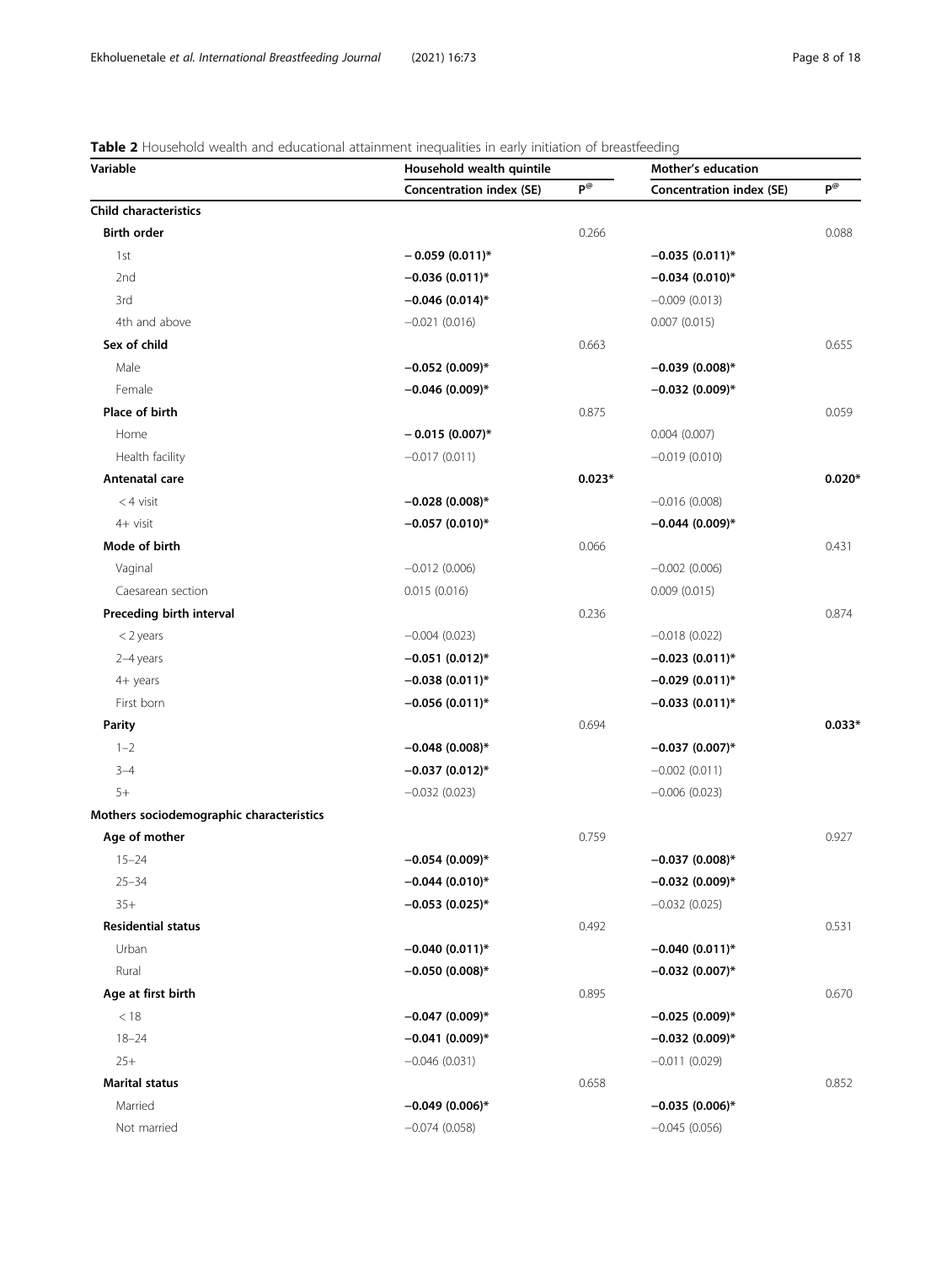|  | Table 2 Household wealth and educational attainment inequalities in early initiation of breastfeeding (Continued) |  |  |  |
|--|-------------------------------------------------------------------------------------------------------------------|--|--|--|
|  |                                                                                                                   |  |  |  |

| Variable                                 | Household wealth quintile       |                              | Mother's education              |                    |  |
|------------------------------------------|---------------------------------|------------------------------|---------------------------------|--------------------|--|
|                                          | <b>Concentration index (SE)</b> | $P^{\textcircled{\tiny{R}}}$ | <b>Concentration index (SE)</b> | $P^{\circledcirc}$ |  |
| <b>Geographical division</b>             |                                 | $0.002*$                     |                                 | 0.485              |  |
| Barisal                                  | $-0.017(0.019)$                 |                              | $-0.033(0.018)$                 |                    |  |
| Chittagong                               | $-0.087(0.017)^*$               |                              | $-0.040(0.016)*$                |                    |  |
| Dhaka                                    | $-0.005(0.016)$                 |                              | $-0.011(0.015)$                 |                    |  |
| Khulna                                   | $-0.077$ (0.024)*               |                              | $-0.035(0.022)$                 |                    |  |
| Mymensingh                               | $-0.030(0.017)$                 |                              | $-0.004(0.017)$                 |                    |  |
| Rajshahi                                 | $-0.005(0.020)$                 |                              | $-0.039(0.019)$ *               |                    |  |
| Rangpur                                  | $-0.054(0.017)$ *               |                              | $-0.046$ (0.017)*               |                    |  |
| Sylhet                                   | $-0.060(0.015)$ *               |                              | $-0.048(0.015)*$                |                    |  |
| <b>Mothers empowerment</b>               |                                 |                              |                                 |                    |  |
| Decision making power                    |                                 | 0.486                        |                                 | 0.565              |  |
| Low                                      | $-0.054(0.011)*$                |                              | $-0.030(0.010)*$                |                    |  |
| High                                     | $-0.045(0.008)$ *               |                              | $-0.038(0.008)$ *               |                    |  |
| Mother's enlightenment                   |                                 | 0.956                        |                                 | 0.212              |  |
| Low                                      | $-0.027(0.009)*$                |                              | $-0.006$ () $0.009$             |                    |  |
| Medium                                   | $-0.031(0.019)$ *               |                              | $-0.022(0.009)*$                |                    |  |
| <b>High</b>                              | $-0.029(0.019)$                 |                              | $-0.037(0.018)$ *               |                    |  |
| Wife beating                             |                                 | 0.772                        |                                 | 0.943              |  |
| Low                                      | $-0.048(0.007)$ *               |                              | $-0.035(0.007)$ *               |                    |  |
| High                                     | $-0.053(0.015)^*$               |                              | $-0.034(0.014)$ *               |                    |  |
| Neighbourhood socioeconomic disadvantage |                                 | 0.712                        |                                 | 0.183              |  |
| Low                                      | $-0.022(0.012)$                 |                              | $-0.036(0.011)^{*}$             |                    |  |
| Medium                                   | $-0.033(0.011)^*$               |                              | $-0.010(0.011)$                 |                    |  |
| High                                     | $-0.032(0.009)*$                |                              | $-0.032(0.009)*$                |                    |  |
| <b>Total estimates</b>                   | $-0.049(0.006)$ *               |                              | $-0.035(0.006)$ *               |                    |  |

\*Significant at p < 0.05

SE Standard error

 ${\bf P}^{\otimes} = p$ -value comparing indices across the levels of a variable

various South Asian countries [\[42](#page-16-0)]. Other studies conducted in various LMICs [[13](#page-15-0)–[16](#page-15-0)] have reported similar or higher early initiation of breastfeeding and EBF rates yet have constantly emphasised the need to increase breastfeeding rates to ensure better health outcomes.

Comparatively, a higher prevalence of early initiation of breastfeeding and EBF were observed among those who had a vaginal delivery and lived in a rural residence. Caesarean section has been identified as a barrier to EBF in Pakistan, and a barrier to early initiation of breastfeeding in most South Asian countries including India, Nepal and Pakistan [[42](#page-16-0)]. A study conducted in Sri Lanka also found lower EBF rates among mothers residing in urban areas [[22](#page-15-0)]. In this study, although early initiation of breastfeeding prevalence was higher among home births, exclusive breastfeeding prevalence was higher among health-facility based delivery. Conversely, higher rates of early initiation of breastfeeding and EBF were observed among healthfacility delivery and home delivery, respectively, as reported by breastfeeding studies in Nepal [[43](#page-16-0), [44\]](#page-16-0). Nonetheless, previous studies conducted in other developed and developing countries have reported similar findings indicating a significant association of the aforementioned factors with early initiation of breastfeeding and exclusive breastfeeding [\[13,](#page-15-0) [16](#page-15-0), [45](#page-16-0)–[47](#page-16-0)].

In this study, the overall low prevalence of early initiation of breastfeeding and EBF may be a result of various factors including low support from family members, lack of formal education, limited awareness and knowledge about breastfeeding practices, lack of advice from health staff during antenatal visits, and deliveries in non-baby friendly institutions, as indicated by prior breastfeeding studies [\[13,](#page-15-0) [45\]](#page-16-0). To increase breastfeeding rates, the Baby-Friendly Hospital Initiative was established by the WHO and UNICEF as a hospital-based intervention, where breastfeeding is supported, practiced,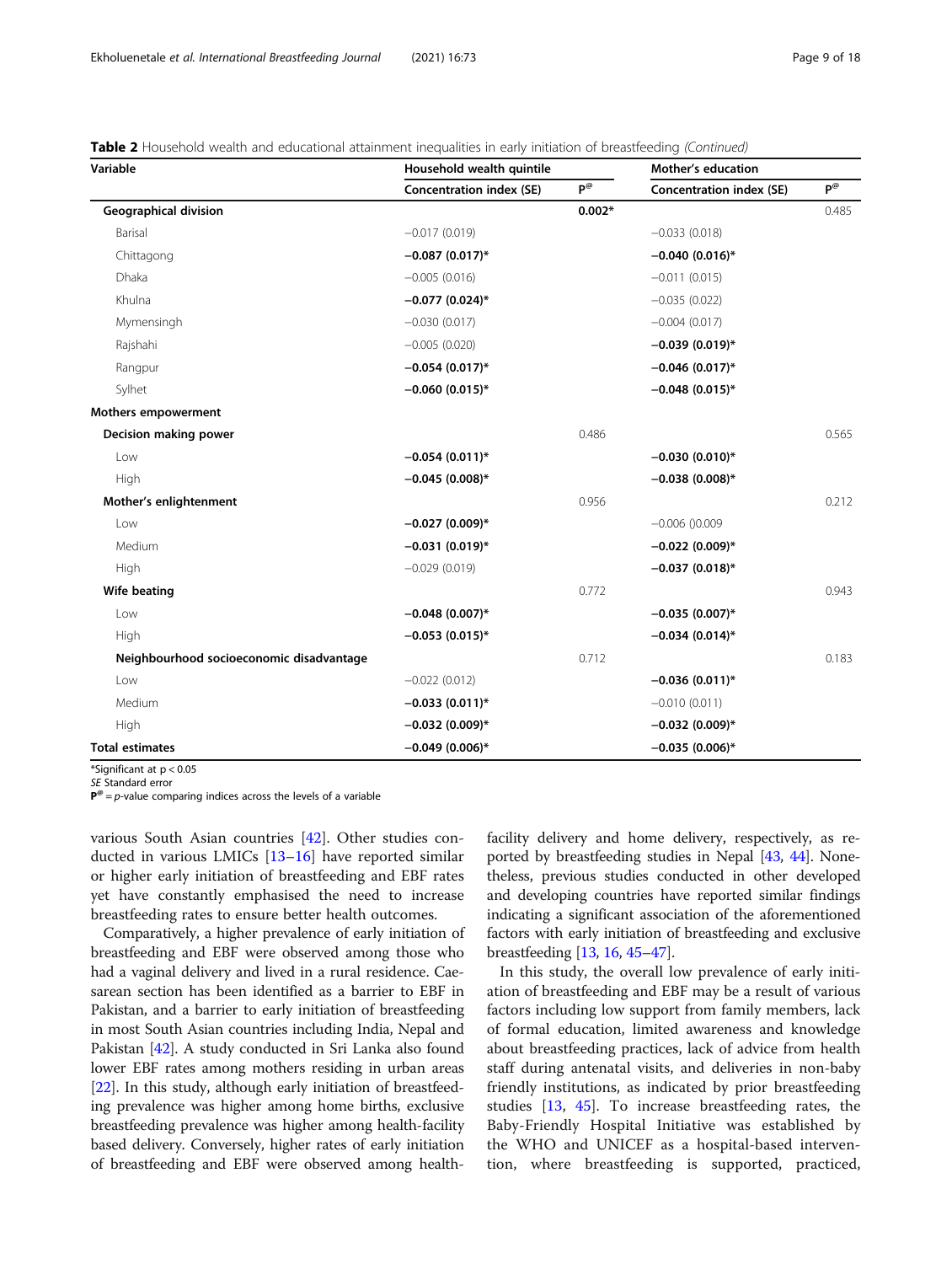| Variable                                 | n (%)           | <b>Exclusive</b><br>breastfeeding<br>(%) | Exclusive breastfeeding (%) |      |      |       |       |           |      |                                                                         |       |  |
|------------------------------------------|-----------------|------------------------------------------|-----------------------------|------|------|-------|-------|-----------|------|-------------------------------------------------------------------------|-------|--|
|                                          |                 |                                          | Household wealth quintile   |      |      |       |       |           |      | Mother's educational attainment                                         |       |  |
|                                          |                 |                                          |                             |      |      |       |       | education |      | Poorest Poorer Middle Richer Richest No formal Primary Secondary Higher |       |  |
| <b>Child characteristics</b>             |                 |                                          |                             |      |      |       |       |           |      |                                                                         |       |  |
| <b>Birth order</b>                       |                 |                                          |                             |      |      |       |       |           |      |                                                                         |       |  |
| 1st                                      | 339 (36.7) 68.1 |                                          | 69.0                        | 59.4 | 67.1 | 67.6  | 77.1  | 69.2      | 65.8 | 68.3                                                                    | 69.4  |  |
| 2nd                                      | 296 (32.0) 66.2 |                                          | 58.5                        | 67.4 | 70.3 | 74.0  | 63.2  | 68.8      | 66.7 | 64.7                                                                    | 69.1  |  |
| 3rd                                      | 171 (18.5) 63.2 |                                          | 63.9                        | 63.9 | 66.7 | 46.2  | 70.0  | 60.0      | 62.9 | 64.3                                                                    | 60.0  |  |
| 4th and above                            | 118 (12.8) 67.0 |                                          | 61.0                        | 75.0 | 62.5 | 71.4  | 62.5  | 56.0      | 69.1 | 69.4                                                                    | 100.0 |  |
| Sex of child                             |                 |                                          |                             |      |      |       |       |           |      |                                                                         |       |  |
| Male                                     | 480 (52.0) 65.4 |                                          | 62.5                        | 58.8 | 66.0 | 68.2  | 70.6  | 55.6      | 66.9 | 65.6                                                                    | 65.7  |  |
| Female                                   | 444 (48.1) 67.6 |                                          | 63.6                        | 70.3 | 69.6 | 65.1  | 68.8  | 67.6      | 65.2 | 67.0                                                                    | 73.6  |  |
| Place of birth                           |                 |                                          |                             |      |      |       |       |           |      |                                                                         |       |  |
| Home                                     | 453 (49.0) 65.1 |                                          | 61.6                        | 66.4 | 71.0 | 67.9  | 55.6  | 63.8      | 65.5 | 65.3                                                                    | 64.3  |  |
| Health facility                          | 471 (51.0) 67.7 |                                          | 66.7                        | 62.7 | 64.5 | 66.1  | 73.3  | 58.8      | 67.0 | 67.1                                                                    | 70.3  |  |
| Antenatal care                           |                 |                                          |                             |      |      |       |       |           |      |                                                                         |       |  |
| $<$ 4 visit                              | 502 (54.8) 66.5 |                                          | 65.2                        | 63.3 | 70.5 | 61.5  | 74.6  | 66.0      | 65.3 | 68.4                                                                    | 64.1  |  |
| 4+ visit                                 | 414 (45.2) 67.6 |                                          | 60.3                        | 68.8 | 64.2 | 71.7  | 70.2  | 50.0      | 68.2 | 65.0                                                                    | 73.5  |  |
| Mode of birth                            |                 |                                          |                             |      |      |       |       |           |      |                                                                         |       |  |
| Vaginal                                  | 605 (65.5) 66.6 |                                          | 62.9                        | 65.5 | 69.2 | 70.5  | 68.7  | 66.7      | 64.2 | 68.1                                                                    | 68.2  |  |
| Caesarean section                        | 318 (34.5) 66.0 |                                          | 64.0                        | 63.6 | 65.2 | 61.8  | 70.3  | 46.2      | 74.0 | 62.7                                                                    | 69.0  |  |
| Preceding birth interval                 |                 |                                          |                             |      |      |       |       |           |      |                                                                         |       |  |
| $<$ 2 years                              | 56(6.1)         | 64.3                                     | 43.8                        | 66.7 | 46.2 | 100.0 | 85.7  | 28.6      | 81.3 | 58.6                                                                    | 100.0 |  |
| 2-4 years                                | 241 (26.1) 71.8 |                                          | 74.2                        | 79.0 | 71.4 | 60.6  | 66.7  | 79.0      | 73.6 | 70.0                                                                    | 68.6  |  |
| 4+ years                                 | 285 (30.8) 61.1 |                                          | 52.4                        | 54.4 | 70.7 | 62.3  | 64.6  | 56.0      | 56.8 | 63.6                                                                    | 65.6  |  |
| First born                               | 342 (37.0) 67.5 |                                          | 67.8                        | 59.4 | 67.1 | 67.6  | 75.0  | 69.2      | 64.9 | 67.8                                                                    | 68.8  |  |
| <b>Parity</b>                            |                 |                                          |                             |      |      |       |       |           |      |                                                                         |       |  |
| $1 - 2$                                  | 632 (68.4) 67.6 |                                          | 63.4                        | 62.8 | 68.6 | 70.2  | 71.9  | 71.4      | 66.2 | 66.4                                                                    | 70.2  |  |
| $3 - 4$                                  | 250 (27.1) 63.6 |                                          | 64.4                        | 66.1 | 64.4 | 55.0  | 66.0  | 59.3      | 63.8 | 65.5                                                                    | 57.9  |  |
| $5+$                                     | 42 (4.6)        | 66.7                                     | 55.6                        | 83.3 | 75.0 | 71.4  | 0.0   | 44.4      | 73.9 | 70.0                                                                    |       |  |
| Mothers sociodemographic characteristics |                 |                                          |                             |      |      |       |       |           |      |                                                                         |       |  |
| Age of mother                            |                 |                                          |                             |      |      |       |       |           |      |                                                                         |       |  |
| $15 - 24$                                | 535 (57.9) 68.0 |                                          | 67.2                        | 65.8 | 65.8 | 71.6  | 70.8  | 67.7      | 66.2 | 68.5                                                                    | 69.4  |  |
| $25 - 34$                                | 347 (37.6) 66.0 |                                          | 59.7                        | 66.7 | 71.4 | 60.3  | 70.7  | 65.2      | 68.5 | 62.9                                                                    | 69.2  |  |
| $35+$                                    | 42 (4.5)        | 50.0                                     | 33.3                        | 50.0 | 50.0 | 50.0  | 60.0  | 28.6      | 46.7 | 61.5                                                                    | 57.1  |  |
| <b>Residential status</b>                |                 |                                          |                             |      |      |       |       |           |      |                                                                         |       |  |
| Urban                                    | 328 (35.5) 62.5 |                                          | 59.5                        | 55.9 | 59.6 | 59.5  | 68.3  | 51.9      | 64.2 | 61.0                                                                    | 66.3  |  |
| Rural                                    | 596 (64.5) 68.6 |                                          | 63.9                        | 67.4 | 70.9 | 72.2  | 73.3  | 70.3      | 67.1 | 68.5                                                                    | 71.1  |  |
| Age at first birth                       |                 |                                          |                             |      |      |       |       |           |      |                                                                         |       |  |
| $<18$                                    | 351 (38.0) 63.3 |                                          | 60.8                        | 64.5 | 60.8 | 66.1  | 66.7  | 62.5      | 66.9 | 61.4                                                                    | 56.3  |  |
| $18 - 24$                                | 510 (55.2) 68.6 |                                          | 65.7                        | 66.7 | 73.0 | 67.3  | 70.2  | 63.3      | 64.8 | 69.9                                                                    | 71.5  |  |
| $25+$                                    | 63(6.8)         | 66.7                                     | 50.0                        | 55.6 | 66.7 | 62.5  | 73.3  | 50.0      | 70.0 | 70.0                                                                    | 65.9  |  |
| <b>Marital status</b>                    |                 |                                          |                             |      |      |       |       |           |      |                                                                         |       |  |
| Married                                  | 918 (99.3) 66.5 |                                          | 62.8                        | 65.6 | 68.1 | 66.5  | 69.6  | 62.5      | 66.2 | 66.3                                                                    | 68.7  |  |
| Not married                              | 6(0.7)          | 66.7                                     | 100.0                       | 0.0  | 0.0  | 100.0 | 100.0 | $\equiv$  | 50.0 | 66.7                                                                    | 100.0 |  |

# <span id="page-9-0"></span>Table 3 Distribution of exclusive breastfeeding among children under 6 months in Bangladesh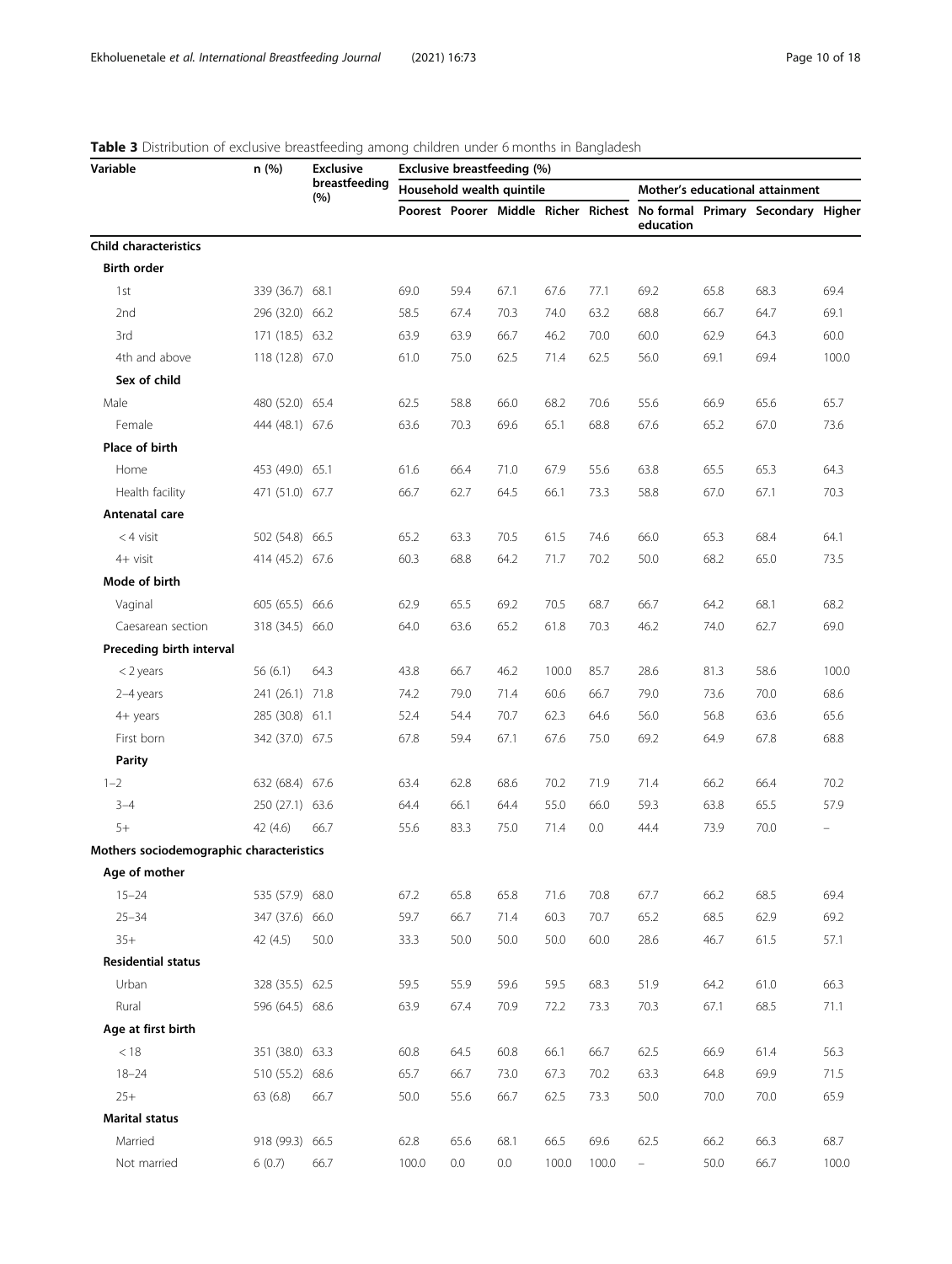| Variable                                          | n(%)            | <b>Exclusive</b><br>breastfeeding<br>(%) | Exclusive breastfeeding (%) |      |                           |      |      |                          |      |                                                                         |      |  |
|---------------------------------------------------|-----------------|------------------------------------------|-----------------------------|------|---------------------------|------|------|--------------------------|------|-------------------------------------------------------------------------|------|--|
|                                                   |                 |                                          |                             |      | Household wealth quintile |      |      |                          |      | Mother's educational attainment                                         |      |  |
|                                                   |                 |                                          |                             |      |                           |      |      | education                |      | Poorest Poorer Middle Richer Richest No formal Primary Secondary Higher |      |  |
| <b>Geographical division</b>                      |                 |                                          |                             |      |                           |      |      |                          |      |                                                                         |      |  |
| Barisal                                           | 106 (11.5) 65.1 |                                          | 71.4                        | 48.0 | 58.3                      | 78.6 | 87.5 | 85.7                     | 65.6 | 56.8                                                                    | 73.9 |  |
| Chittagong                                        | 162 (17.5) 79.6 |                                          | 81.5                        | 90.0 | 85.0                      | 71.4 | 74.5 | 66.7                     | 88.3 | 76.5                                                                    | 80.8 |  |
| Dhaka                                             | 128 (13.9) 53.9 |                                          | 33.3                        | 46.2 | 60.0                      | 68.3 | 46.2 | 50.0                     | 55.0 | 53.5                                                                    | 55.0 |  |
| Khulna                                            | 98 (10.6)       | 57.1                                     | 44.4                        | 64.7 | 54.2                      | 65.2 | 52.0 | 50.0                     | 55.0 | 63.2                                                                    | 41.2 |  |
| Mymensingh                                        | 113 (12.2) 54.0 |                                          | 41.9                        | 48.5 | 76.2                      | 35.3 | 90,9 | 63.6                     | 53.1 | 46.8                                                                    | 65.2 |  |
| Rajshahi                                          | 85 (9.2)        | 72.9                                     | 66.7                        | 78.3 | 60.0                      | 76.2 | 83.3 | 100.0                    | 62.5 | 76.7                                                                    | 72.0 |  |
| Rangpur                                           | 102 (11.0) 72.6 |                                          | 66.7                        | 70.0 | 84.6                      | 55.6 | 93.3 | 60.0                     | 61.3 | 75.6                                                                    | 84.0 |  |
| Sylhet                                            | 130 (14.1) 72.3 |                                          | 72.4                        | 76.7 | 58.3                      | 72.2 | 79.3 | 57.1                     | 72.6 | 79.6                                                                    | 66.7 |  |
| Mothers empowerment                               |                 |                                          |                             |      |                           |      |      |                          |      |                                                                         |      |  |
| Decision making power                             |                 |                                          |                             |      |                           |      |      |                          |      |                                                                         |      |  |
| Low                                               | 398 (43.4) 67.3 |                                          | 62.2                        | 66.3 | 69.0                      | 72.9 | 65.2 | 76.0                     | 66.1 | 67.5                                                                    | 65.7 |  |
| High                                              | 520 (56.6) 65.8 |                                          | 63.2                        | 65.0 | 67.4                      | 60.0 | 72.2 | 53.9                     | 66.2 | 65.1                                                                    | 70.6 |  |
| Mother's enlightenment                            |                 |                                          |                             |      |                           |      |      |                          |      |                                                                         |      |  |
| Low                                               | 390 (42.2) 66.7 |                                          | 63.9                        | 68.6 | 70.3                      | 68.2 | 64.7 | 62.5                     | 65.7 | 67.6                                                                    | 74.3 |  |
| Medium                                            | 399 (43.2) 66.2 |                                          | 60.0                        | 66.2 | 67.0                      | 65.0 | 67.9 | $\qquad \qquad -$        | 67.0 | 65.4                                                                    | 67.1 |  |
| High                                              | 135 (14.6) 66.7 |                                          | 50.0                        | 47.6 | 61.1                      | 70.0 | 75.0 | $\overline{\phantom{0}}$ | 57.1 | 66.0                                                                    | 68.0 |  |
| Wife beating                                      |                 |                                          |                             |      |                           |      |      |                          |      |                                                                         |      |  |
| Low                                               | 758 (82.0) 66.8 |                                          | 63.2                        | 62.8 | 68.9                      | 68.0 | 70.6 | 60.8                     | 67.5 | 66.9                                                                    | 67.5 |  |
| High                                              | 166 (18.0) 65.1 |                                          | 62.5                        | 75.8 | 62.9                      | 58.3 | 65.4 | 69.2                     | 61.5 | 63.6                                                                    | 90.9 |  |
| Neighbourhood socioeconomic disadvantage          |                 |                                          |                             |      |                           |      |      |                          |      |                                                                         |      |  |
| l ow                                              | 306 (33.1) 68.6 |                                          | 80.0                        | 68.0 | 67.8                      | 67.9 | 69.1 | 66.7                     | 69.4 | 68.4                                                                    | 68.7 |  |
| Medium                                            | 318 (34.4) 64.2 |                                          | 53.1                        | 63.6 | 65.9                      | 63.8 | 75.6 | 35.7                     | 65.9 | 63.5                                                                    | 68.9 |  |
| High                                              | 300 (32.5) 66.7 |                                          | 65.8                        | 66.2 | 71.1                      | 68.8 | 55.6 | 71.1                     | 63.9 | 67.2                                                                    | 69.6 |  |
| Total estimates of exclusive 924<br>breastfeeding |                 | 66.8                                     | 63.0                        | 65.2 | 67.7                      | 66.7 | 69.9 | 62.5                     | 66.0 | 66.3                                                                    | 68.9 |  |

# <span id="page-10-0"></span>Table 3 Distribution of exclusive breastfeeding among children under 6 months in Bangladesh (Continued)

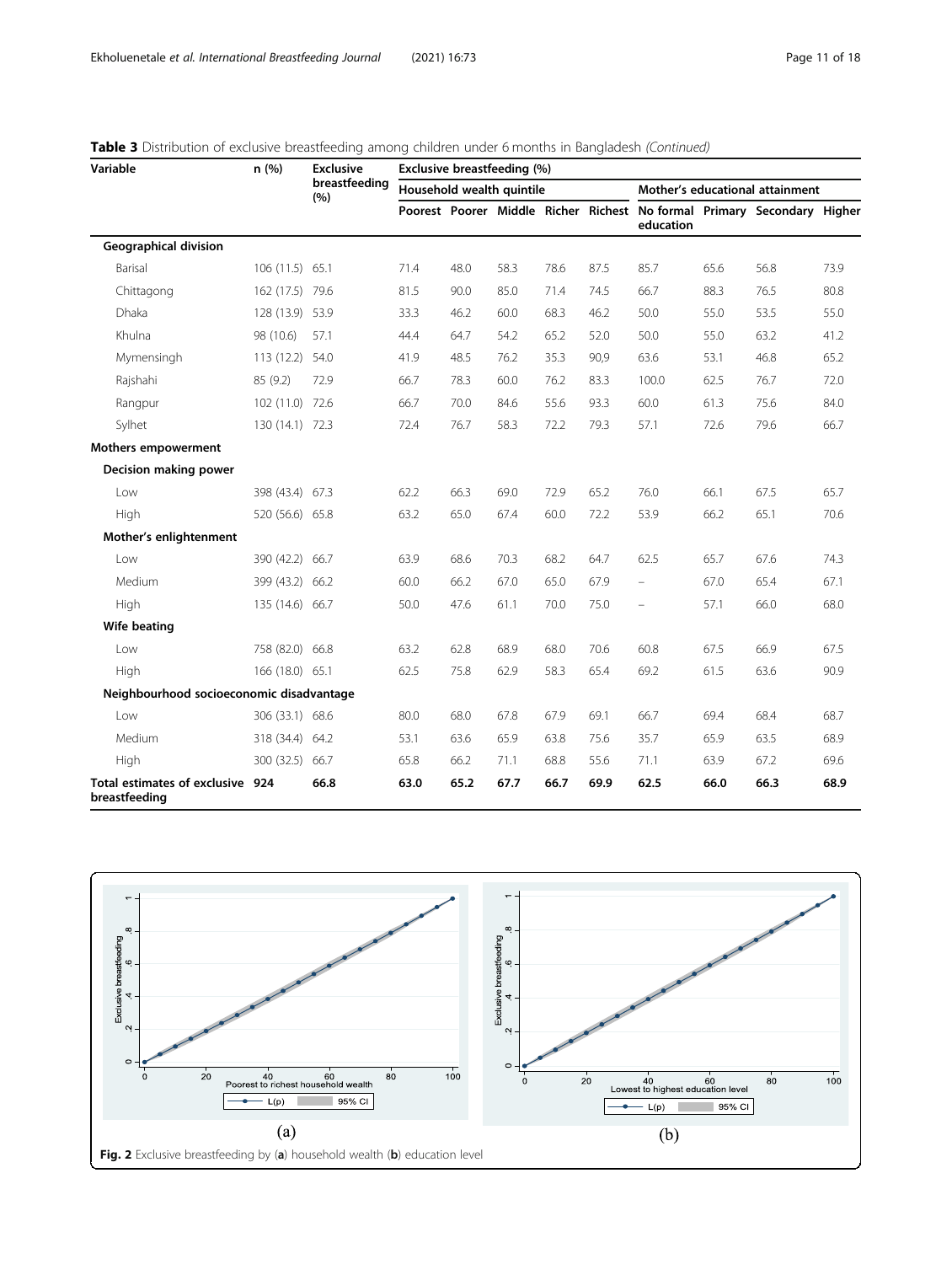# <span id="page-11-0"></span>Table 4 Household wealth and educational attainment inequalities in exclusive breastfeeding

| Variable                                 | Household wealth quintile       | Mother's education |                                 |                                       |
|------------------------------------------|---------------------------------|--------------------|---------------------------------|---------------------------------------|
|                                          | <b>Concentration index (SE)</b> | $P^{\omega}$       | <b>Concentration index (SE)</b> | $\mathsf{P}^{\textcircled{\tiny{0}}}$ |
| <b>Child characteristics</b>             |                                 |                    |                                 |                                       |
| <b>Birth order</b>                       |                                 | 0.892              |                                 | 0.802                                 |
| 1st                                      | 0.031(0.021)                    |                    | 0.009(0.020)                    |                                       |
| 2nd                                      | 0.018(0.024)                    |                    | 0.002(0.022)                    |                                       |
| 3rd                                      | 0.001(0.033)                    |                    | 0.002(0.031)                    |                                       |
| 4th and above                            | 0.020(0.036)                    |                    | 0.041(0.035)                    |                                       |
| Sex of child                             |                                 | 0.336              |                                 | 0.640                                 |
| Male                                     | 0.031(0.019)                    |                    | 0.005(0.018)                    |                                       |
| Female                                   | 0.006(0.019)                    |                    | 0.017(0.018)                    |                                       |
| Place of birth                           |                                 | 0.529              |                                 | 0.581                                 |
| Home                                     | 0.011(0.019)                    |                    | 0.001(0.018)                    |                                       |
| Health facility                          | 0.028(0.018)                    |                    | 0.014(0.017)                    |                                       |
| Antenatal care                           |                                 | 0.747              |                                 | 0.440                                 |
| $<$ 4 visit                              | 0.017(0.018)                    |                    | 0.003(0.017)                    |                                       |
| 4+ visit                                 | 0.025(0.019)                    |                    | 0.023(0.018)                    |                                       |
| Mode of birth                            |                                 | 0.944              |                                 | 0.986                                 |
| Vaginal                                  | 0.023(0.016)                    |                    | 0.012(0.015)                    |                                       |
| Caesarean section                        | 0.021(0.022)                    |                    | 0.011(0.022)                    |                                       |
| Preceding birth interval                 |                                 | $0.011*$           |                                 | 0.419                                 |
| $<$ 2 years                              | $0.152(0.053)*$                 |                    | 0.047(0.053)                    |                                       |
| 2-4 years                                | $-0.034(0.023)$                 |                    | $-0.020(0.022)$                 |                                       |
| 4+ years                                 | 0.042(0.027)                    |                    | 0.031(0.025)                    |                                       |
| First born                               | 0.029(0.021)                    |                    | 0.009(0.020)                    |                                       |
| <b>Parity</b>                            |                                 | 0.442              |                                 | 0.657                                 |
| $1 - 2$                                  | 0.028(0.016)                    |                    | 0.008(0.015)                    |                                       |
| $3 - 4$                                  | $-0.008(0.027)$                 |                    | 0.005(0.026)                    |                                       |
| $5+$                                     | 0.043(0.061)                    |                    | 0.064(0.057)                    |                                       |
| Mothers sociodemographic characteristics |                                 |                    |                                 |                                       |
| Age of mother                            |                                 | 0.409              |                                 | 0.182                                 |
| $15 - 24$                                | 0.014(0.017)                    |                    | 0.008(0.016)                    |                                       |
| $25 - 34$                                | 0.022(0.022)                    |                    | $-0.002(0.021)$                 |                                       |
| $35+$                                    | 0.102(0.086)                    |                    | 0.112(0.086)                    |                                       |
| <b>Residential status</b>                |                                 | 0.750              |                                 | 0.677                                 |
| Urban                                    | 0.037(0.024)                    |                    | 0.019(0.023)                    |                                       |
| Rural                                    | 0.028(0.016)                    |                    | 0.007(0.015)                    |                                       |
| Age at first birth                       |                                 | 0.702              |                                 | 0.0293                                |
| $<18$                                    | 0.015(0.023)                    |                    | $-0.020(0.021)$                 |                                       |
| $18 - 24$                                | 0.011(0.017)                    |                    | 0.021(0.016)                    |                                       |
| $25+$                                    | 0.058(0.048)                    |                    | $-0.005(0.044)$                 |                                       |
| <b>Marital status</b>                    |                                 | 0.410              |                                 | 0.476                                 |
| Married                                  | 0.018(0.013)                    |                    | 0.010(0.013)                    |                                       |
| Not married                              | 0.167(0.180)                    |                    | 0.125(0.176)                    |                                       |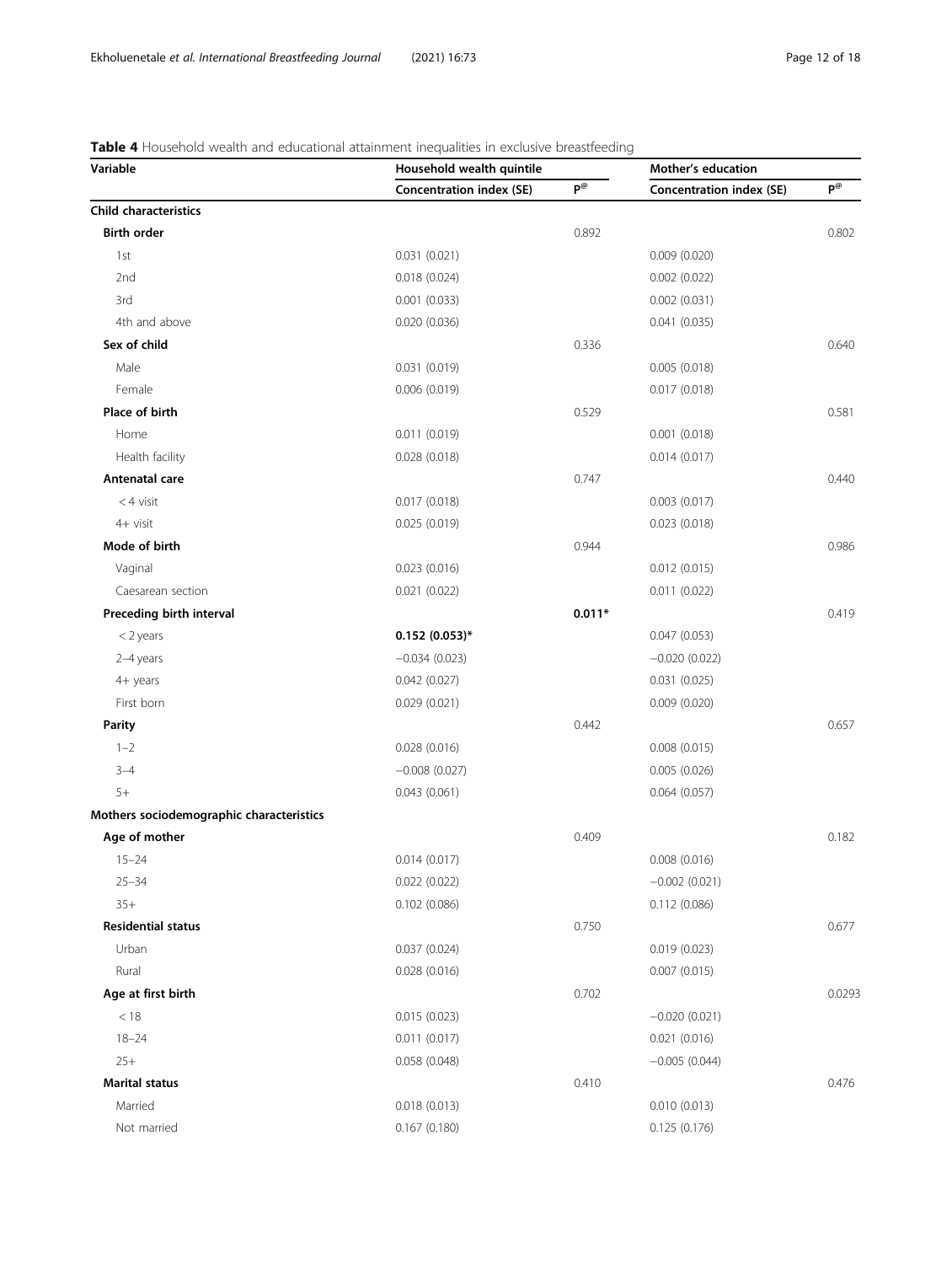|  | Table 4 Household wealth and educational attainment inequalities in exclusive breastfeeding (Continued) |  |  |  |
|--|---------------------------------------------------------------------------------------------------------|--|--|--|
|  |                                                                                                         |  |  |  |

| Variable                                 | Household wealth quintile       |              | Mother's education       |              |
|------------------------------------------|---------------------------------|--------------|--------------------------|--------------|
|                                          | <b>Concentration index (SE)</b> | $P^{\omega}$ | Concentration index (SE) | $P^{\omega}$ |
| Geographical division                    |                                 | 0.349        |                          | 0.835        |
| Barisal                                  | 0.020(0.040)                    |              | $-0.006(0.039)$          |              |
| Chittagong                               | $-0.033(0.022)$                 |              | $-0.007(0.021)$          |              |
| Dhaka                                    | 0.018(0.046)                    |              | 0.004(0.044)             |              |
| Khulna                                   | $-0.002(0.050)$                 |              | $-0.025(0.045)$          |              |
| Mymensingh                               | $0.100(0.048)$ *                |              | 0.011(0.048)             |              |
| Rajshahi                                 | 0.021(0.038)                    |              | 0.012(0.035)             |              |
| Rangpur                                  | 0.051(0.033)                    |              | $0.067$ (0.033)*         |              |
| Sylhet                                   | 0.009(0.031)                    |              | 0.021(0.030)             |              |
| Mothers empowerment                      |                                 |              |                          |              |
| Decision making power                    |                                 | 0.915        |                          | 0.232        |
| Low                                      | 0.016(0.020)                    |              | $-0.008(0.019)$          |              |
| High                                     | 0.019(0.018)                    |              | 0.023(0.017)             |              |
| Mother's enlightenment                   |                                 | 0.193        |                          | 0.692        |
| Low                                      | 0.017(0.020)                    |              | 0.022(0.020)             |              |
| Medium                                   | 0.009(0.020)                    |              | $-0.001(0.019)$          |              |
| High                                     | $0.079(0.032)*$                 |              | 0.014(0.031)             |              |
| Wife beating                             |                                 | 0.351        |                          | 0.556        |
| Low                                      | 0.024(0.014)                    |              | 0.006(0.014)             |              |
| High                                     | $-0.008(0.032)$                 |              | 0.025(0.030)             |              |
| Neighbourhood socioeconomic disadvantage |                                 | 0.332        |                          | 0.621        |
| Low                                      | 0.002(0.021)                    |              | $-0.001(0.021)$          |              |
| Medium                                   | 0.044(0.024)                    |              | 0.027(0.023)             |              |
| High                                     | 0.007(0.022)                    |              | 0.003(0.022)             |              |
| <b>Total estimates</b>                   | 0.019(0.013)                    |              | 0.010(0.013)             |              |

\*Significant at p < 0.05

SE Standard error

 ${\bf P}^{\otimes} = p$ -value comparing indices across the levels of a variable

protected, and promoted [[48\]](#page-16-0). However, with only 39.7% of hospital-based deliveries in Bangladesh [\[49](#page-16-0)], underutilisation of hospital-based interventions is unavoidable. Apart from poverty, the most common reasons for preferring home delivery with a traditional birth attendant in Bangladesh include traditional views, religious misconception, poor road conditions, limited decision making power of women in the family, and lack of transportation to reach the nearest health facility [[50\]](#page-16-0). Besides, many people in Bangladesh prefer home delivery due to the lack of knowledge and awareness about service delivery points, fear of increased chances of having a caesarean delivery at the hospital, and a lack of female doctors in healthcare facilities [[50\]](#page-16-0).

In the present study, household wealth and mothers' educational attainment inequalities in early initiation of breastfeeding were observed. Previous studies conducted in both developed and developing countries have consistently found a significant association of mothers' education and socioeconomic status with early initiation of breastfeeding [[13,](#page-15-0) [16](#page-15-0), [45](#page-16-0), [46\]](#page-16-0). In this study, a deep dive analysis showed that wealth-related and mother's education inequalities in early initiation of breastfeeding varied with the selected child and maternal characteristics. Overall, early initiation of breastfeeding prevalence was higher among lower household wealth and lower maternal education level groups. On the contrary, several prior studies have reported that mothers who attended formal education or had higher household wealth were associated with increased odds of early initiation of breastfeeding [\[51](#page-16-0)–[54\]](#page-16-0). In South Asian studies, early initiation of breastfeeding prevalence was found to be lower among those from richer wealth quintile in Sri Lanka similar to the findings of this study  $[22]$  $[22]$ ; however, those with lower educational status have been found to have lower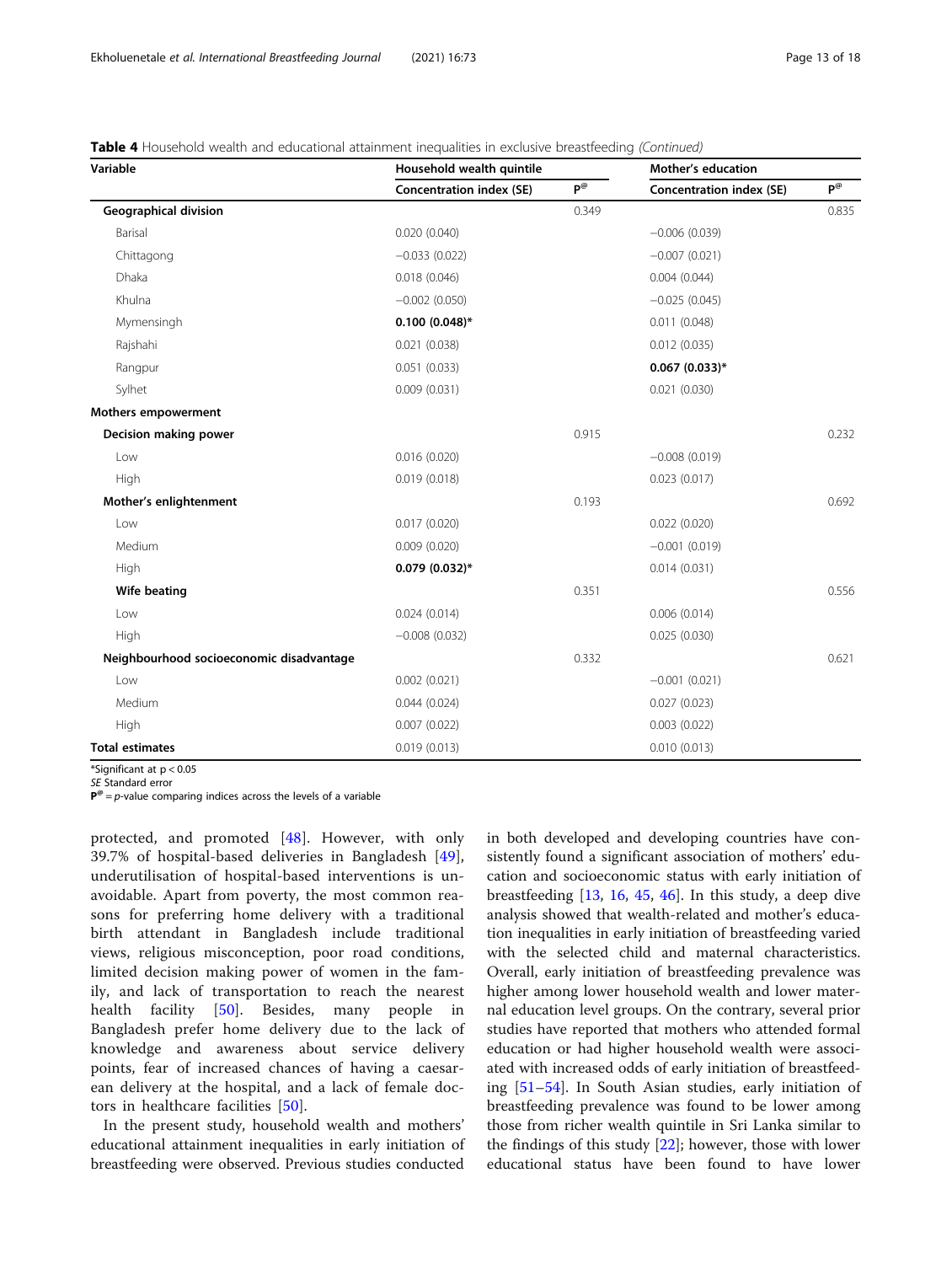prevalence rates in Nepal [[55\]](#page-16-0). A lack of awareness, unavailability, or inaccessibility to breastfeeding alternatives such as infant formula feeding among mothers with lower educational level and lower household wealth, are some factors which may increase the likelihood of breastfeeding as compared to bottle feeding in the first hour of birth [\[15](#page-15-0), [53](#page-16-0)]. In LMICs, breastfeeding is one of the few positive health behaviours with a higher prevalence in lower socioeconomic groups [\[41](#page-16-0)]. These findings suggest that breastfeeding is contributing to reducing health gaps between children from high and low socioeconomic groups to some extent.

The higher early initiation of breastfeeding prevalence among lower socioeconomic groups in this study may also be linked with the concentrated effort of maternal and child health intervention programs in Bangladesh [[56\]](#page-16-0). However, this was not the case with exclusive breastfeeding practices as EBF prevalence was higher among higher household wealth and higher educational attainment groups across a few child and mother's characteristics, similar to the findings of a prior study [\[57](#page-16-0)]. Research suggests that mothers with higher education and household wealth are more knowledgeable in the appropriate utilization of maternal healthcare services including antenatal care (ANC), postnatal care (PNC), and institutional delivery, which are essential measures to scale up EBF practices [[58](#page-16-0)–[61\]](#page-16-0). Underutilization of both ANC and PNC services have also been observed among Nepalese mothers with a lower household wealth and educational status  $[62, 63]$  $[62, 63]$  $[62, 63]$ . In developing countries, women with a higher socioeconomic status may also have better access to health promotion and infant feeding messages and may better respond to them as com-pared to those with lower socioeconomic status [\[64](#page-16-0)]. Similarly, low maternal education has been identified as a major barrier of EBF in some LMICs [[65,](#page-16-0) [66\]](#page-16-0), which suggests that maternal education plays an essential role in infant nutrition and development. Primary education has been identified as the basic threshold to benefit from health information, therefore, at least acquiring a primary education for those with no formal education may empower women from marginalized groups to act on health information, particularly those targeted at promoting exclusive breastfeeding [[64\]](#page-16-0). On the other hand, significant barriers to EBF have been identified in literature which could be applicable for all mothers irrespective of their socioeconomic status, including the longterm commitment required from mothers' in order to continue to exclusively breastfeed their children until six months of age, and the difficulties associated with continuing to breastfeed while attending formal or informal employment [\[17](#page-15-0)]. Other factors may include, but are not limited to, a lack of planning for exclusive breastfeeding during pregnancy, prelacteal feeding

due to some cultural norms, and delivery by a caesarean section [[67\]](#page-16-0).

It may be difficult to improve EBF practices among poor women who lack formal education, particularly when the majority of births take place in homes and are assisted by skilled/traditional birth attendants (TBA) in Bangladesh [\[50](#page-16-0)]. Nonetheless, social and behavioral change interventions [\[68\]](#page-16-0), such as maternal counselling [[69\]](#page-16-0), mobile phone follow-up services [\[70\]](#page-16-0), and training TBAs [[71\]](#page-16-0) to improve breastfeeding practices for home births in Bangladesh may be effective. Furthermore, a recent study reported a number of interventions such as education and counselling, maternal and newborn health initiatives, community mobilization, and mass media, delivered across several implementation environmentshealth facility, community, and home/family, were effective in improving breastfeeding practices including early initiation of breastfeeding and EBF in various South Asian countries [[72](#page-16-0)].In LMICs, wealthier and educated mothers are also more likely to deliver through a caesarean section as compared to vaginal delivery [\[73,](#page-17-0) [74](#page-17-0)]. Caesarean section has been identified as a barrier to early initiation of breastfeeding due to several key reasons that delay breastfeeding initiation including longer hospital stay, delayed skin-to-skin contact, and prolonged mother-infant separation [\[75](#page-17-0)]. Moreover, almost all caesarean section takes place in health facilities, which accounts for over 60% of the institutional deliveries in Bangladesh [[76\]](#page-17-0). High rates of caesarean section in Bangladesh have been associated with previous maternal experience in caesarean section, high risk pregnancies, complications during labour, and maternal or physician preferences [[77,](#page-17-0) [78](#page-17-0)]. This highlights the need to address early initiation of breastfeeding practices in a postcaesarean section setting, and design interventions that facilitate early initiation of breastfeeding among women who had a health facility-based delivery  $[20]$  $[20]$ . It is also important to improve health services facilities and build capacity among the healthcare providers [[20](#page-15-0)]. A recent study carried out in Bangladesh also reported that early initiation of breastfeeding practices were higher in district hospitals; in hospitals having visual privacy in the delivery room; if mothers immediately examined by healthcare providers; and if babies had skin-to-skin contact with mothers immediately after delivery [\[79](#page-17-0)]. Further strategies to promote early initiation of breastfeeding in a health facility may include staff education, training, and participation, and strong leadership and development of a strategic approach [\[20](#page-15-0)].

The overall lower prevalence of early initiation of breastfeeding and EBF in Bangladesh suggest that an improvement in breastfeeding practices is required to achieve the Sustainable Development Goals [[80\]](#page-17-0). The promotion of breastfeeding is a key component of child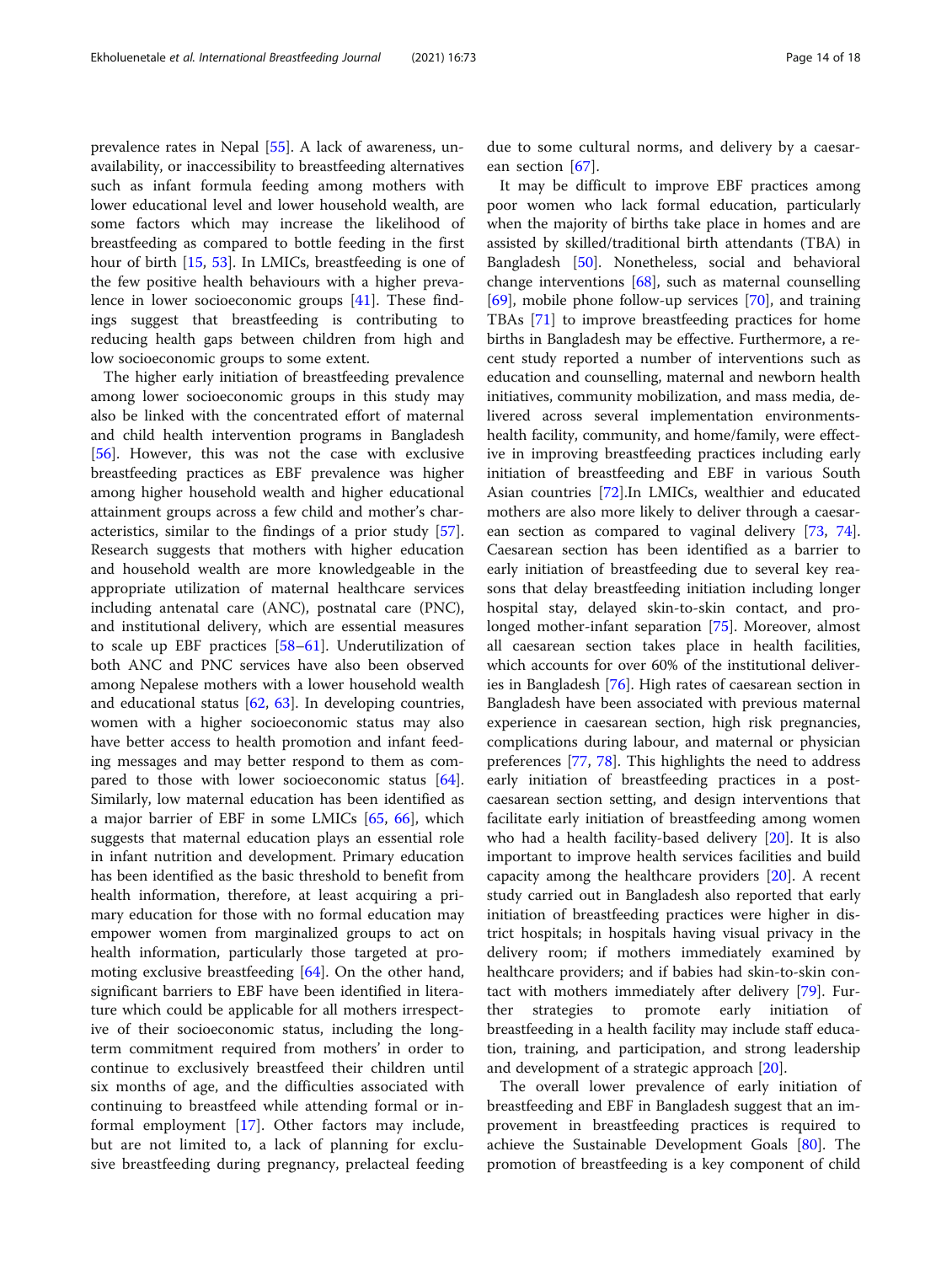growth mechanisms irrespective of the status of children and mothers. The study findings indicate that Bangladesh is yet to fully institutionalise the goals of the International Code of Marketing of Breast-milk Substitutes [\[81\]](#page-17-0), Global Strategy for Infant and Young Child Feeding [[4\]](#page-15-0), and Baby-Friendly Hospital Initiative [\[82](#page-17-0)] in the uptake of early initiation of breastfeeding and exclusive breastfeeding.

# Strengths and limitations

The present study has several strengths. Firstly, this study used high-quality and nationally representative data covering a large sample size from the 2018 BDHS [[32\]](#page-15-0), which enables the results to be generalisable to women in Bangladesh. Secondly, appropriate statistical adjustments were performed for the survey designs to ensure that the results of this study were more reliable. Finally, with the use of vital socioeconomic tools, this study is one of the first to examine the socioeconomic inequalities in early initiation of breastfeeding and EBF practices in Bangladesh.

Nonetheless, this study has a few limitations. Firstly, there might be a potential for recall bias which could lead to underestimation or overestimation of the outcome variables. Mothers were asked how their child was fed in the preceding day and the capacity to recall food might vary by key factors examined in the analysis such as maternal educational level. Further, the definition of EBF was based on 24-h recall, and the day-to-day variability in food intake might lead to recall or measurement bias. However, similar to prior studies [\[14](#page-15-0), [15](#page-15-0)], recall bias was minimised by restricting the analysis to children under six months of age who were living with the mother. Secondly, DHS does not collect data on household income or expenditure, which are the traditional indicators used to measure wealth status. The assets-based wealth index was used as a proxy indicator for household economic status, and it does not always produce the exact results when compared with those obtained from direct measurements of income and expenditure where such data are available or can be collected reliably.

## Conclusions

This study examined the socioeconomic inequalities in key breastfeeding indicators, namely early initiation of breastfeeding and exclusive breastfeeding in Bangladesh. Improving optimal breastfeeding practices in Bangladesh should be given utmost priority to meet the global breastfeeding targets. A need to address the socioeconomic inequalities in breastfeeding practices was also identified. Appropriate health promotion programs individually targeted at mothers from both high and low socioeconomic groups are critical to ensure optimal breastfeeding practices in Bangladesh. Furthermore, outreach programs to ensure healthcare service utilisation throughout pregnancy and delivery and to increase knowledge and awareness of breastfeeding practices are vital measures to enhance uptake and practice of early initiation of breastfeeding and exclusive breastfeeding in Bangladesh.

### Abbreviations

BBS: Bangladesh Bureau of Statistics; BDHS: Bangladesh Demographic and Health Survey; CI: Confidence Interval; Conc: Concentration; EAs: Enumeration Areas; EBF: Exclusive Breastfeeding; ICF: Inner City Fund; LMICs: Low- and middle-income countries; PCA: Principal Components Analysis; PSU: Primary Sampling Unit; SE: Standard Error; TX: Texas; UNICEF: United Nations International Children's Emergency Fund; USA: United States of America; WHO: World Health Organization

## Acknowledgements

The authors acknowledge the MEASURE DHS project for the approval and access to the original data.

#### Authors' contributions

AA and ME contributed to the conceptualisation and manuscript preparation, the study design, review of the literature, and conducted data curation and analysis. AA, ME, AMD, SKM, RC, and SN wrote the results, discussed the findings and critically reviewed the manuscript for its intellectual content. All authors read and approved the final manuscript.

## Funding

This research received no grant from any funding agency in the public, commercial or not-for-profit sectors.

#### Availability of data and materials

Data for this study were sourced from the Demographic and Health surveys (DHS) and are available online at: [http://dhsprogram.com/data/available](http://dhsprogram.com/data/available-datasets.cfm)[datasets.cfm.](http://dhsprogram.com/data/available-datasets.cfm)

## **Declarations**

#### Ethics approval and consent to participate

This study was a secondary data analysis of the BDHS. The population-based datasets exist in the public domain and are available online with all the identifier information removed. Approval was sought from MEASURE DHS/ICF International and the authors were granted permission to access and use the data. The original DHS data were collected in conformity with international and national ethical guidelines. DHS Program is consistent with the standards for ensuring the protection of respondents' privacy. ICF International ensures that the survey complies with the U.S. Department of Health and Human Services regulations for the respect of human subjects. Written consent was obtained from mothers/caregivers and data were recorded anonymously at the time of data collection during the BDHS 2018. The DHS project sought and obtained the required ethical approval before the survey was conducted. Therefore, no further approval was required for this study. More details regarding DHS data and ethical standards are available at: <http://dhsprogram.com/data/available-datasets.cfm>

#### Consent for publication

Not applicable.

#### Competing interests

The authors declare that they have no competing interests.

#### Author details

<sup>1</sup>Department of Epidemiology and Medical Statistics, Faculty of Public Health College of Medicine, University of Ibadan, Ibadan, Nigeria. <sup>2</sup>Centre for Primary Health Care and Equity, University of New South Wales, Sydney, Australia. <sup>3</sup>BRAC James P Grant School of Public Health, BRAC University, 68 Shahid Tajuddin Ahmed Sharani, Mohakhali, Dhaka 1212, Bangladesh. <sup>4</sup>School of Medicine, Western Sydney University, Campbelltown, NSW 2560, Australia.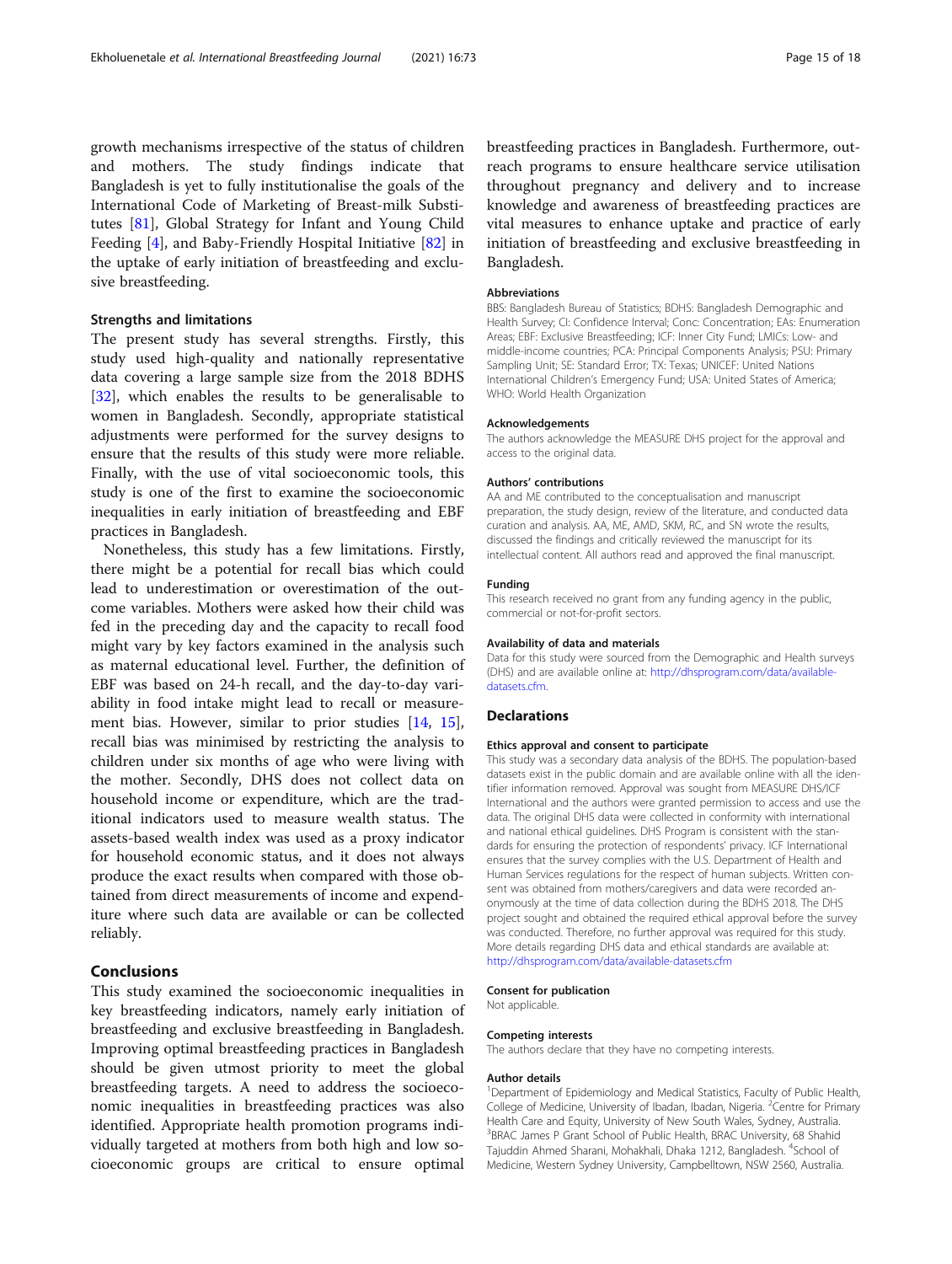<span id="page-15-0"></span>5 Health Equity Laboratory, School of Health Sciences, Western Sydney University, Locked Bag 1797, Penrith, NSW 2751, Australia. <sup>6</sup>Translational Health Research Institute, Western Sydney University, Locked Bag 1797, Penrith, NSW 2751, Australia. <sup>7</sup>Discipline of Child and Adolescent Health, Sydney Medical School, Faculty of Medicine and Health, Westmead, NSW 2145, Australia. <sup>8</sup>Oral Health Services, Sydney Local Health District and Sydney Dental Hospital, NSW Health, Surry Hills, NSW 2010, Australia.

## Received: 25 January 2021 Accepted: 13 September 2021 Published online: 26 September 2021

## References

- 1. World Health Organization. Infant and young child feeding: model chapter for textbooks for medical students and allied health professionals. 2009. Available: <http://www.ncbi.nlm.nih.gov/books/NBK148965/>
- 2. World Health Organization. Guideline: Protecting, promoting and supporting breastfeeding in facilities providing maternity and newborn services. 2017. Available: <http://www.ncbi.nlm.nih.gov/books/NBK487819/>
- 3. Hossain M, Islam A, Kamarul T, Hossain G. Exclusive breastfeeding practice during first six months of an infant's life in Bangladesh: a country based cross-sectional study. BMC Pediatr. 2018;18(1):93. [https://doi.org/10.1186/s12](https://doi.org/10.1186/s12887-018-1076-0) [887-018-1076-0](https://doi.org/10.1186/s12887-018-1076-0).
- 4. World Health Organization. Global Strategy for Infant and Young Child Feeding; World Health Organization: Geneva, Switzerland, 2003; Available online: <https://apps.who.int/iris/bitstream/handle/10665/42590/> 9241562218. pdf?sequence=1 (Accessed: 9 January 2021).
- 5. Islam MA, Mamun A, Hossain MM, Bharati P, Saw A, Lestrel PE, et al. Prevalence and factors associated with early initiation of breastfeeding among Bangladeshi mothers: a nationwide cross-sectional study. PLoS One. 2019;14(4):e0215733. <https://doi.org/10.1371/journal.pone.0215733>.
- 6. Smith ER, Hurt L, Chowdhury R, Sinha B, Fawzi W, Edmond KM, et al. Delayed breastfeeding initiation and infant survival: A systematic review and meta-analysis. Simeoni U, editor. PLoS One. 2017;12:e0180722. [https://doi.](https://doi.org/10.1371/journal.pone.0180722) [org/10.1371/journal.pone.0180722.](https://doi.org/10.1371/journal.pone.0180722)
- 7. Sobhy SI, Mohame NA. The effect of early initiation of breast feeding on the amount of vaginal blood loss during the fourth stage of labor. J Egypt Public Health Assoc. 2004;79(1-2):1–12.
- 8. World Health Organization (WHO). Indicators for assessing infant and young child feeding practices: conclusions of a consensus meeting held 6–8 November 2007 in Washington D.C., USA. Washington, D.C.: World Health Organization (WHO); 2008.
- 9. Duijts L, Jaddoe VWV, Hofman A, Moll HA. Prolonged and exclusive breastfeeding reduces the risk of infectious diseases in infancy. Pediatrics. 2010;126(1):e18–25. [https://doi.org/10.1542/peds.2008-3256.](https://doi.org/10.1542/peds.2008-3256)
- 10. Mgongo M, Mosha MV, Uriyo JG, Msuya SE, Stray-Pedersen B. Prevalence and predictors of exclusive breastfeeding among women in Kilimanjaro region, Northern Tanzania: a population based cross-sectional study. Int Breastfeed J. 2013;8(1):12. [https://doi.org/10.1186/1746-4358-8-12.](https://doi.org/10.1186/1746-4358-8-12)
- 11. Friedrich MJ. Early initiation of breastfeeding. JAMA. 2018;320(11):1097. [https://doi.org/10.1001/jama.2018.13372.](https://doi.org/10.1001/jama.2018.13372)
- 12. Black RE, Victora CG, Walker SP, Bhutta ZA, Christian P, de Onis M, et al. Maternal and child undernutrition and overweight in low-income and middle-income countries. Lancet. 2013;382(9890):427–51. [https://doi.org/1](https://doi.org/10.1016/S0140-6736(13)60937-X) [0.1016/S0140-6736\(13\)60937-X.](https://doi.org/10.1016/S0140-6736(13)60937-X)
- 13. Beyene AM, Liben ML, Arora A. Factors associated with the early termination of exclusive breastfeeding among mother-infant dyads in Samara-logia. Northeastern Ethiopia BMC Pediatr. 2019;19(1):428. [https://doi.](https://doi.org/10.1186/s12887-019-1803-1) [org/10.1186/s12887-019-1803-1](https://doi.org/10.1186/s12887-019-1803-1).
- 14. Ahmed KY, Page A, Arora A, Ogbo FA. Trends and determinants of early initiation of breastfeeding and exclusive breastfeeding in Ethiopia from 2000 to 2016. Int Breastfeed J. 2019;14(1):40. [https://doi.org/10.1186/s13006-](https://doi.org/10.1186/s13006-019-0234-9) [019-0234-9](https://doi.org/10.1186/s13006-019-0234-9).
- 15. Nkoka O, Ntenda PAM, Kanje V, Milanzi EB, Arora A. Determinants of timely initiation of breast milk and exclusive breastfeeding in Malawi: a populationbased cross-sectional study. Int Breastfeed J. 2019;14(1):37. [https://doi.org/1](https://doi.org/10.1186/s13006-019-0232-y) [0.1186/s13006-019-0232-y](https://doi.org/10.1186/s13006-019-0232-y).
- 16. John JR, Mistry SK, Kebede G, Manohar N, Arora A. Determinants of early initiation of breastfeeding in Ethiopia: a population-based study using the 2016 demographic and health survey data. BMC Pregnancy Childbirth. 2019; 19(1):69. <https://doi.org/10.1186/s12884-019-2211-0>.
- 17. Rahman MA, Khan MN, Akter S, Rahman A, MdM A, MdA K, et al. Determinants of exclusive breastfeeding practice in Bangladesh: Evidence from nationally representative survey data. Joe W, editor. PLoS One, 2020;15: e0236080. <https://doi.org/10.1371/journal.pone.0236080>.
- 18. Joshi PC, Angdembe MR, Das SK, Ahmed S, Faruque ASG, Ahmed T. Prevalence of exclusive breastfeeding and associated factors among mothers in rural Bangladesh: a cross-sectional study. Int Breastfeed J. 2014; 9(1):7. [https://doi.org/10.1186/1746-4358-9-7.](https://doi.org/10.1186/1746-4358-9-7)
- 19. Sen KK, Mallick TS, Bari W. Gender inequality in early initiation of breastfeeding in Bangladesh: a trend analysis. Int Breastfeed J. 2020;15(1):18. <https://doi.org/10.1186/s13006-020-00259-y>.
- 20. Raihana S, Alam A, Huda TM, Dibley MJ. Factors associated with delayed initiation of breastfeeding in health facilities: secondary analysis of Bangladesh demographic and health survey 2014. Int Breastfeed J. 2021; 16(1):14. [https://doi.org/10.1186/s13006-021-00360-w.](https://doi.org/10.1186/s13006-021-00360-w)
- 21. Agho KE, Dibley MJ, Odiase JI, Ogbonmwan SM. Determinants of exclusive breastfeeding in Nigeria. BMC Pregnancy Childbirth. 2011;11(1):2. [https://doi.](https://doi.org/10.1186/1471-2393-11-2) [org/10.1186/1471-2393-11-2.](https://doi.org/10.1186/1471-2393-11-2)
- 22. Senarath U, Siriwardena I, Godakandage SSP, Jayawickrama H, Fernando DN, Dibley MJ. Determinants of breastfeeding practices: an analysis of the Sri Lanka demographic and health survey 2006-2007: breastfeeding practices in Sri Lanka. Matern Child Nutr. 2012;8(3):315–29. [https://doi.org/10.1111/j.174](https://doi.org/10.1111/j.1740-8709.2011.00321.x) [0-8709.2011.00321.x](https://doi.org/10.1111/j.1740-8709.2011.00321.x).
- 23. Rana MM, Islam MR, Karim MR, Islam AZ, Haque MA, Md S, et al. Knowledge and practices of exclusive breastfeeding among mothers in rural areas of Rajshahi district in Bangladesh: A community clinic based study. Kabir R, editor. PLoS One. 2020;15:e0232027. [https://doi.org/10.1371/journal.pone.](https://doi.org/10.1371/journal.pone.0232027) [0232027.](https://doi.org/10.1371/journal.pone.0232027)
- 24. Hajizadeh M, Alam N, Nandi A. Social inequalities in the utilization of maternal care in Bangladesh: have they widened or narrowed in recent years? Int J Equity Health. 2014;13(1):120. <https://doi.org/10.1186/s12939-014-0120-4>.
- 25. Chowdhury AH, Hanifi SMA, Mia MN, Bhuiya A. Socioeconomic inequalities in under-five mortality in rural Bangladesh: evidence from seven national surveys spreading over 20 years. Int J Equity Health. 2017;16(1):197. [https://](https://doi.org/10.1186/s12939-017-0693-9) [doi.org/10.1186/s12939-017-0693-9.](https://doi.org/10.1186/s12939-017-0693-9)
- 26. Giashuddin SM, Rahman A, Rahman F, Rahman Mashrekey S, Mahmud Chowdhury S, Linnan M, et al. Socioeconomic inequality in child injury in Bangladesh - implication for developing countries. Int J Equity Health. 2009; 8(1):7. [https://doi.org/10.1186/1475-9276-8-7.](https://doi.org/10.1186/1475-9276-8-7)
- 27. Razzaque A, Streatfield PK, Gwatkin DR. Does health intervention improve socioeconomic inequalities of neonatal, infant and child mortality? Evidence from Matlab. Bangladesh Int J Equity Health. 2007;6(1):4. [https://doi.org/1](https://doi.org/10.1186/1475-9276-6-4) [0.1186/1475-9276-6-4.](https://doi.org/10.1186/1475-9276-6-4)
- 28. de Jonge E, Azad K, Hossen M, Kuddus A, Manandhar DS, van de Poel E, et al. Socioeconomic inequalities in newborn care during facility and home deliveries: a cross sectional analysis of data from demographic surveillance sites in rural Bangladesh. India and Nepal Int J Equity Health. 2018;17(1):119. <https://doi.org/10.1186/s12939-018-0834-9>.
- 29. Szklarska A, Jankowska EA. Independent effects of social position and parity on body mass index among polish adult women. J Biosoc Sci. 2003;35(4): 575–83. <https://doi.org/10.1017/S002193200300600X>.
- 30. Walters S. Suhrcke M. Socioeconomic inequalities in health and health care access in central and eastern Europe and the CIS. 2005;50.
- 31. Bado AR, Sathiya Susuman A. Women's Education and Health Inequalities in Under-Five Mortality in Selected Sub-Saharan African Countries, 1990–2015. Carpenter DO, editor. PLoS One. 2016;11: e0159186. [https://doi.org/10.1371/](https://doi.org/10.1371/journal.pone.0159186) [journal.pone.0159186](https://doi.org/10.1371/journal.pone.0159186)
- 32. National Institute of Population Research and Training (NIPORT), and ICF. 2020. Bangladesh demographic and health survey 2017-18. Dhaka, Bangladesh, and Rockville, Maryland, USA: NIPORT and ICF. Available: <https://www.dhsprogram.com/pubs/pdf/FR344/FR344.pdf>
- 33. Rutstein SO, Staveteig S. Making the demographic and health surveys wealth index comparable. 2014; DHS methodological reports no. 9. Rockville, Maryland. USA: ICF International.
- 34. Ekholuenetale M, Nzoputam CI, Barrow A, Onikan A. Women's enlightenment and early antenatal care initiation are determining factors for the use of eight or more antenatal visits in Benin: further analysis of the demographic and health survey. J Egypt Public Health Assoc. 2020;95(1):13. [https://doi.org/10.1186/s42506-020-00041-2.](https://doi.org/10.1186/s42506-020-00041-2)
- 35. Ekholuenetale M, Benebo FO, Idebolo AF. Individual-, household-, and community-level factors associated with eight or more antenatal care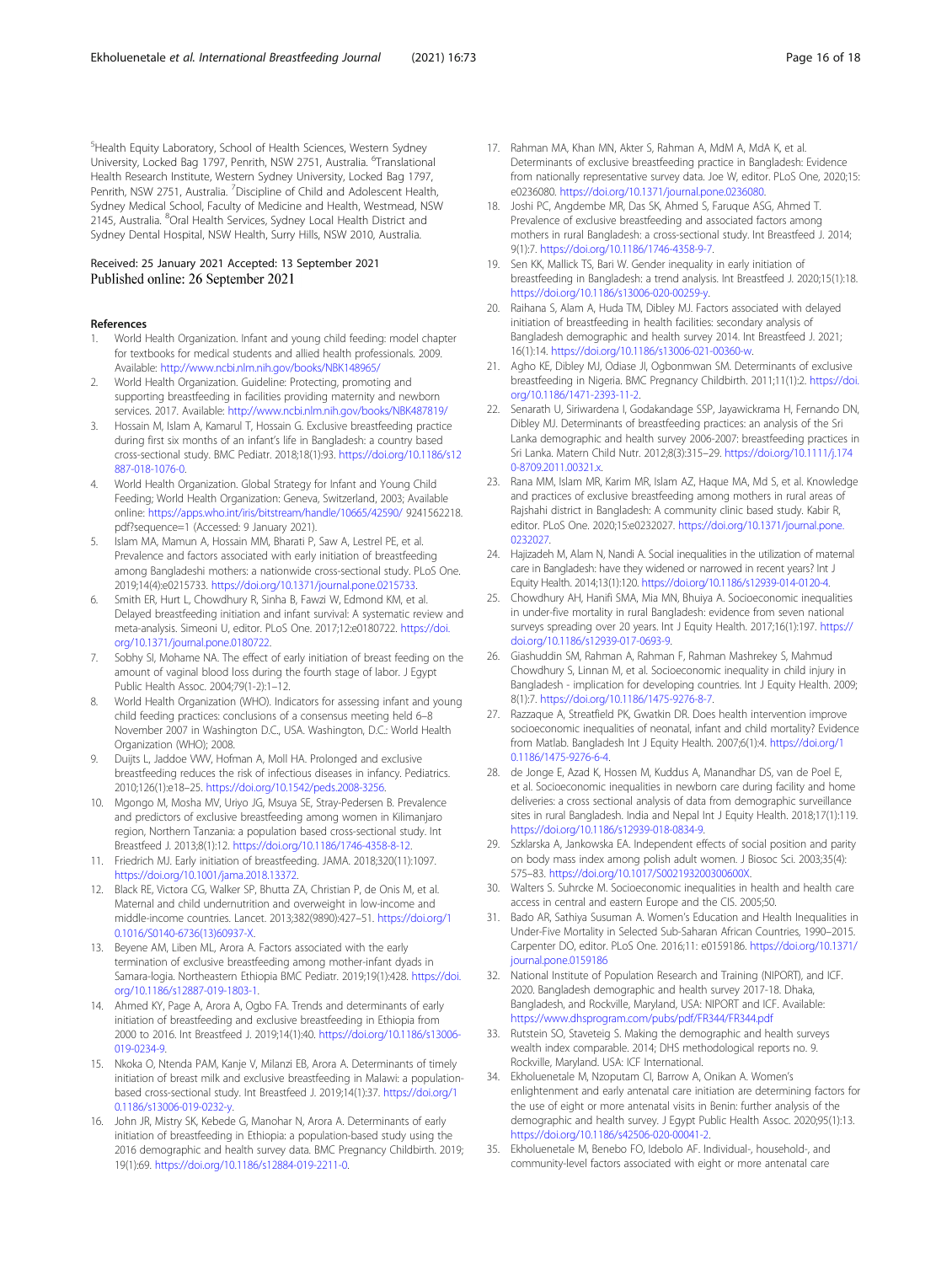<span id="page-16-0"></span>contacts in Nigeria: evidence from demographic and health survey. PLoS One. 2020;15(9):e0239855. <https://doi.org/10.1371/journal.pone.0239855>.

- 36. Jann B. Estimating Lorenz and concentration curves. Stata J. 2016;16(4):837– 66. [https://doi.org/10.1177/1536867X1601600403.](https://doi.org/10.1177/1536867X1601600403)
- 37. O'Donnell O, O'Neill S, Van Ourti T, Walsh B. Conindex: estimation of concentration indices. Stata J. 2016;16(1):112–38. [https://doi.org/10.1177/153](https://doi.org/10.1177/1536867X1601600112) [6867X1601600112](https://doi.org/10.1177/1536867X1601600112).
- 38. Ekholuenetale M, Tudeme G, Onikan A, Ekholuenetale CE. Socioeconomic inequalities in hidden hunger, undernutrition, and overweight among under-five children in 35 sub-Saharan Africa countries. J Egypt Public Health Assoc. 2020;95(1):9. [https://doi.org/10.11](https://doi.org/10.1186/s42506-019-0034-5) [86/s42506-019-0034-5.](https://doi.org/10.1186/s42506-019-0034-5)
- 39. Raihana S, Dibley MJ, Rahman MM, Tahsina T, Siddique MAB, Rahman QS, et al. Early initiation of breastfeeding and severe illness in the early newborn period: an observational study in rural Bangladesh. PLoS One. 2019;16(8):e1002904. <https://doi.org/10.1371/journal.pmed.1002904>.
- 40. Takahashi K, Ganchimeg T, Ota E, Vogel JP, Souza JP, Laopaiboon M, et al. Prevalence of early initiation of breastfeeding and determinants of delayed initiation of breastfeeding: secondary analysis of the WHO global survey. Sci Rep. 2017;7(1):44868. <https://doi.org/10.1038/srep44868>.
- 41. Victora CG, Bahl R, Barros AJD, França GVA, Horton S, Krasevec J, et al. Breastfeeding in the 21st century: epidemiology, mechanisms, and lifelong effect. Lancet. 2016;387(10017):475–90. [https://doi.org/10.1016/S0140-6736\(1](https://doi.org/10.1016/S0140-6736(15)01024-7) [5\)01024-7](https://doi.org/10.1016/S0140-6736(15)01024-7).
- 42. Benedict RK, Craig HC, Torlesse H, Stoltzfus RJ. Trends and predictors of optimal breastfeeding among children 0–23 months, South Asia: Analysis of national survey data. Matern Child Nutr. 2018;14(Suppl 4):e12698. [https://doi.](https://doi.org/10.1111/mcn.12698) [org/10.1111/mcn.12698.](https://doi.org/10.1111/mcn.12698)
- 43. Dharel D, Bhattarai A, Paudel YR, Acharya P, Acharya K. Higher rates of early initiation of breastfeeding associated with health facility delivery in Nepal. Eur J Pub Health. 2020;30(Supplement\_5). [https://doi.org/10.1093/eurpub/](https://doi.org/10.1093/eurpub/ckaa165.1121) [ckaa165.1121](https://doi.org/10.1093/eurpub/ckaa165.1121).
- 44. Khanal V, Sauer K, Zhao Y. Exclusive breastfeeding practices in relation to social and health determinants: a comparison of the 2006 and 2011 Nepal demographic and health surveys. BMC Public Health. 2013;13(1):958. [https://](https://doi.org/10.1186/1471-2458-13-958) [doi.org/10.1186/1471-2458-13-958.](https://doi.org/10.1186/1471-2458-13-958)
- 45. Chimoriya R, Scott JA, John JR, Bhole S, Hayen A, Kolt GS, et al. Determinants of full breastfeeding at 6 months and any breastfeeding at 12 and 24 months among women in Sydney: findings from the HSHK birth cohort study. Int J Environ Res Public Health. 2020;17(15):5384. [https://doi.](https://doi.org/10.3390/ijerph17155384) [org/10.3390/ijerph17155384](https://doi.org/10.3390/ijerph17155384).
- 46. Arora A, Manohar N, Hayen A, Bhole S, Eastwood J, Levy S, et al. Determinants of breastfeeding initiation among mothers in Sydney, Australia: findings from a birth cohort study. Int Breastfeed J. 2017;12(1):39. <https://doi.org/10.1186/s13006-017-0130-0>.
- 47. de Cock T, Manniën J, Geerts C, Klomp T, de Jonge A. Exclusive breastfeeding after home versus hospital birth in primary midwifery care in the Netherlands. BMC Pregnancy Childbirth. 2015;15(1):262. [https://doi.org/1](https://doi.org/10.1186/s12884-015-0688-8) [0.1186/s12884-015-0688-8.](https://doi.org/10.1186/s12884-015-0688-8)
- 48. The baby-friendly hospital initiative. Available: [https://www.unicef.org/](https://www.unicef.org/nutrition/files/BFHI_Case_Studies_FINAL.pdf) [nutrition/files/BFHI\\_Case\\_Studies\\_FINAL.pdf](https://www.unicef.org/nutrition/files/BFHI_Case_Studies_FINAL.pdf)
- 49. Wang W, Mallick L, Allen C, Pullum T. Effective coverage of facility delivery in Bangladesh, Haiti, Malawi, Nepal, Senegal, and Tanzania. Rahman M, editor. PLoS One 2019;14: e0217853 <https://doi.org/10.1371/journal.pone.0217853>
- 50. Sarker BK, Rahman M, Rahman T, Hossain J, Reichenbach L, Mitra DK. Reasons for preference of home delivery with traditional birth attendants (TBAs) in rural Bangladesh: a qualitative exploration. PLoS One. 2016;11(1): e0146161. <https://doi.org/10.1371/journal.pone.0146161>.
- 51. Liben ML, Yesuf EM. Determinants of early initiation of breastfeeding in Amibara district, Northeastern Ethiopia: a community based cross-sectional study. Int Breastfeed J. 2016;11(1):7. [https://doi.org/10.1186/s13006-016-0067-8.](https://doi.org/10.1186/s13006-016-0067-8)
- 52. Patel A, Banerjee A, Kaletwad A. Factors associated with prelacteal feeding and timely initiation of breastfeeding in hospital-delivered infants in India. J Hum Lact. 2013;29(4):572–8. <https://doi.org/10.1177/0890334412474718>.
- 53. Acharya P, Khanal V. The effect of mother's educational status on early initiation of breastfeeding: further analysis of three consecutive Nepal demographic and health surveys. BMC Public Health. 2015;15(1):1069. [https://doi.org/10.1186/s12889-015-2405-y.](https://doi.org/10.1186/s12889-015-2405-y)
- 54. Ogbo FA, Eastwood J, Page A, Efe-Aluta O, Anago-Amanze C, Kadiri EA, et al. The impact of sociodemographic and health-service factors on breastfeeding in sub-Saharan African countries with high diarrhoea mortality.

Public Health Nutr. 2017;20(17):3109–19. [https://doi.org/10.1017/S136898001](https://doi.org/10.1017/S1368980017002567) [7002567.](https://doi.org/10.1017/S1368980017002567)

- 55. Adhikari M, Khanal V, Karkee R, Gavidia T. Factors associated with early initiation of breastfeeding among Nepalese mothers: further analysis of Nepal demographic and health survey, 2011. Int Breastfeed J. 2014;9(1):21. <https://doi.org/10.1186/s13006-014-0021-6>.
- 56. Gai Tobe R, Islam MT, Yoshimura Y, Hossain J. Strengthening the community support group to improve maternal and neonatal health seeking behaviors: A cluster-randomized controlled trial in Satkhira District, Bangladesh. van Wouwe JP, editor. PLoS One. 2019;14:e0212847. [https://doi.](https://doi.org/10.1371/journal.pone.0212847) [org/10.1371/journal.pone.0212847.](https://doi.org/10.1371/journal.pone.0212847)
- 57. Odar Stough C, Khalsa AS, Nabors LA, Merianos AL, Peugh J. Predictors of exclusive breastfeeding for 6 months in a National Sample of US children. Am J Health Promot. 2019;33(1):48–56. [https://doi.org/10.1177/089011711](https://doi.org/10.1177/0890117118774208) [8774208.](https://doi.org/10.1177/0890117118774208)
- 58. Ogbo FA, Dhami MV, Ude EM, Senanayake P, Osuagwu UL, Awosemo AO, et al. Enablers and barriers to the utilization of antenatal Care Services in India. Int J Environ Res Public Health. 2019;16(17):3152. [https://doi.org/10.33](https://doi.org/10.3390/ijerph16173152) [90/ijerph16173152](https://doi.org/10.3390/ijerph16173152).
- 59. Moyer CA, Mustafa A. Drivers and deterrents of facility delivery in sub-Saharan Africa: a systematic review. Reprod Health. 2013;10(1):40. [https://doi.](https://doi.org/10.1186/1742-4755-10-40) [org/10.1186/1742-4755-10-40](https://doi.org/10.1186/1742-4755-10-40).
- 60. Agho KE, Ezeh OK, Ghimire PR, Uchechukwu OL, Stevens GJ, Tannous WK, et al. Exclusive breastfeeding rates and associated factors in 13 "economic Community of West African States" (ECOWAS) countries. Nutrients. 2019; 11(12):3007. <https://doi.org/10.3390/nu11123007>.
- 61. Agho KE, Ezeh OK, Issaka AI, Enoma AI, Baines S, Renzaho AMN. Population attributable risk estimates for factors associated with non-use of postnatal care services among women in Nigeria. BMJ Open. 2016;6(7):e010493. <https://doi.org/10.1136/bmjopen-2015-010493>.
- 62. Neupane S, Doku DT. Determinants of time of start of prenatal care and number of prenatal care visits during pregnancy among Nepalese women. J Community Health. 2012;37(4):865–73. [https://doi.org/10.1007/s10900-011-](https://doi.org/10.1007/s10900-011-9521-0) [9521-0.](https://doi.org/10.1007/s10900-011-9521-0)
- 63. Joshi C, Torvaldsen S, Hodgson R, Hayen A. Factors associated with the use and quality of antenatal care in Nepal: a population-based study using the demographic and health survey data. BMC Pregnancy Childbirth. 2014;14(1): 94. <https://doi.org/10.1186/1471-2393-14-94>.
- 64. Ogbo FA, Agho KE, Page A. Determinants of suboptimal breastfeeding practices in Nigeria: evidence from the 2008 demographic and health survey. BMC Public Health. 2015;15(1):259. [https://doi.org/10.1186/s12889-01](https://doi.org/10.1186/s12889-015-1595-7) [5-1595-7](https://doi.org/10.1186/s12889-015-1595-7).
- 65. Ogunlesi TA. Maternal socio-demographic factors influencing the initiation and exclusivity of breastfeeding in a Nigerian semi-urban setting. Matern Child Health J. 2010;14(3):459–65. <https://doi.org/10.1007/s10995-008-0440-3>.
- 66. Victor R, Baines SK, Agho KE, Dibley MJ. Determinants of breastfeeding indicators among children less than 24 months of age in Tanzania: a secondary analysis of the 2010 Tanzania demographic and health survey. BMJ Open. 2013;3(1):e001529. [https://doi.org/10.1136/bmjopen-2012-00152](https://doi.org/10.1136/bmjopen-2012-001529) [9](https://doi.org/10.1136/bmjopen-2012-001529).
- 67. Khatun H, Comins CA, Shah R, Munirul Islam M, Choudhury N, Ahmed T. Uncovering the barriers to exclusive breastfeeding for mothers living in Dhaka's slums: a mixed method study. Int Breastfeed J. 2018;13(1):44. <https://doi.org/10.1186/s13006-018-0186-5>.
- 68. Nguyen PH, Kim SS, Tran LM, Menon P, Frongillo EA. Early breastfeeding practices contribute to exclusive breastfeeding in Bangladesh. Vietnam and Ethiopia Matern Child Nutr. 2020;16, e13012(4). [https://doi.org/10.1111/](https://doi.org/10.1111/mcn.13012) [mcn.13012.](https://doi.org/10.1111/mcn.13012)
- 69. Haider R, Thorley V, Yourkavitch J. Breastfeeding practices after a counselling intervention for factory workers in Bangladesh. Matern Child Nutr. 2021;17(2):e13113. <https://doi.org/10.1111/mcn.13113>.
- 70. Jerin I, Akter M, Talukder K, Talukder MQEK, Rahman MA. Mobile phone support to sustain exclusive breastfeeding in the community after hospital delivery and counseling: a quasi-experimental study. Int Breastfeed J. 2020; 15(1):14. <https://doi.org/10.1186/s13006-020-00258-z>.
- 71. Talukder S, Farhana D, Vitta B, Greiner T. In a rural area of Bangladesh, traditional birth attendant training improved early infant feeding practices: a pragmatic cluster randomized trial. Matern Child Nutr. 2017;13(1):e12237. [https://doi.org/10.1111/mcn.12237.](https://doi.org/10.1111/mcn.12237)
- 72. Benedict RK, Craig HC, Torlesse H, Stoltzfus RJ. Effectiveness of programmes and interventions to support optimal breastfeeding among children 0–23